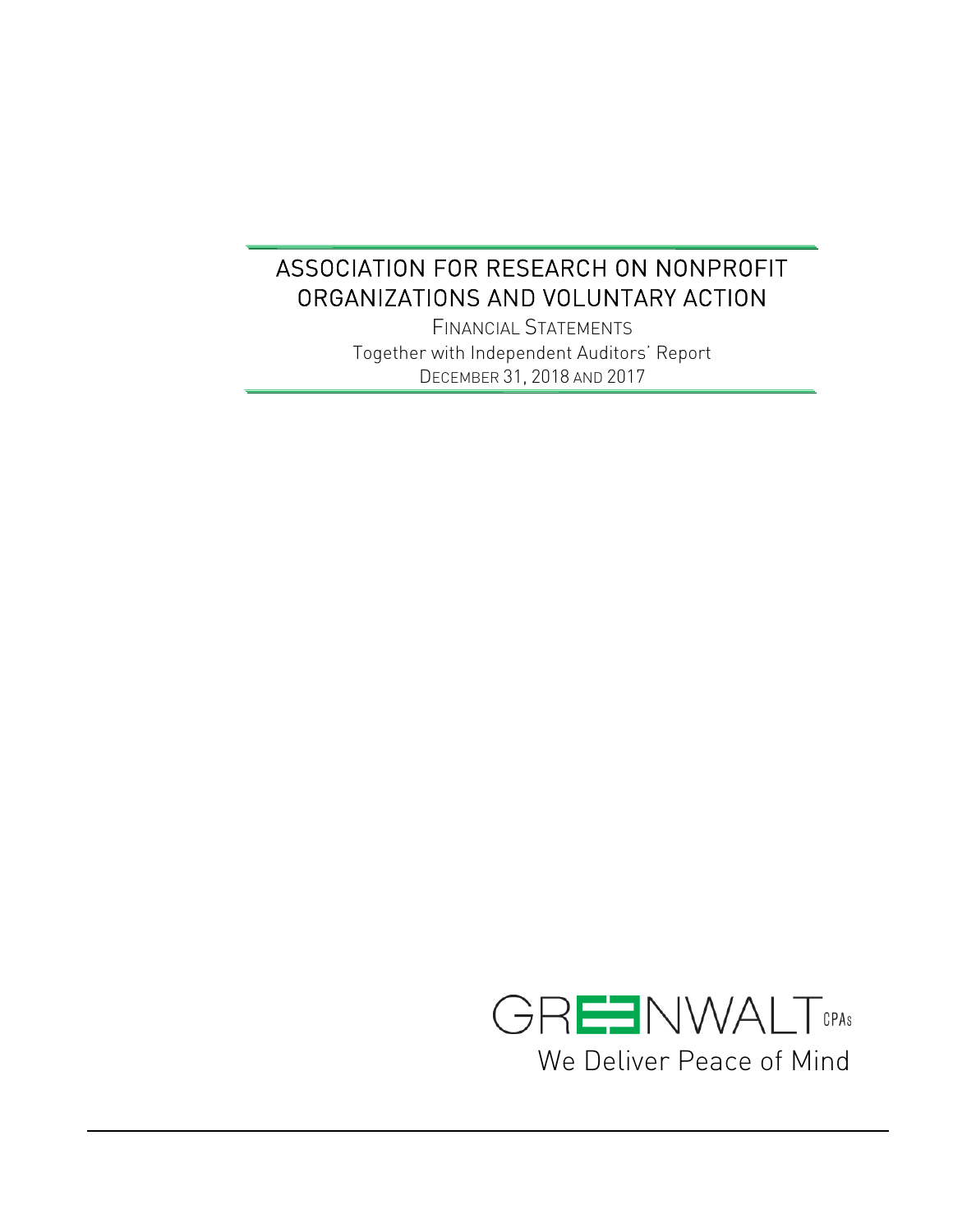Greenwalt CPAs, Inc. 5342 W. Vermont Street Indianapolis, IN 46224 www.greenwaltcpas.com



INDEPENDENT AUDITORS' REPORT

To the Board of Directors of

Association for Research on Nonprofit Organizations and Voluntary Action:

We have audited the accompanying financial statements of the Association for Research on Nonprofit Organizations and Voluntary Action ("ARNOVA"), which comprise the statements of financial position as of December 31, 2018 and 2017, and the related statements of activities, functional expenses, and cash flows for the years then ended, and the related notes to the financial statements.

#### Management's Responsibility for the Financial Statements

Management is responsible for the preparation and fair presentation of these financial statements in accordance with accounting principles generally accepted in the United States of America; this includes the design, implementation, and maintenance of internal control relevant to the preparation and fair presentation of financial statements that are free from material misstatement, whether due to fraud or error.

#### Auditors' Responsibility

Our responsibility is to express an opinion on these financial statements based on our audits. We conducted our audits in accordance with auditing standards generally accepted in the United States of America. Those standards require that we plan and perform the audits to obtain reasonable assurance about whether the financial statements are free from material misstatement.

An audit involves performing procedures to obtain audit evidence about the amounts and disclosures in the financial statements. The procedures selected depend on the auditors' judgment, including the assessment of the risks of material misstatement of the financial statements, whether due to fraud or error. In making those risk assessments, the auditor considers internal control relevant to the entity's preparation and fair presentation of the financial statements in order to design audit procedures that are appropriate in the circumstances, but not for the purpose of expressing an opinion on the effectiveness of the entity's internal control. Accordingly, we express no such opinion. An audit also includes evaluating the appropriateness of accounting policies used and the reasonableness of significant accounting estimates made by management, as well as evaluating the overall presentation of the financial statements.

We believe that the audit evidence we have obtained is sufficient and appropriate to provide a basis for our audit opinion.

#### Opinion

In our opinion, the financial statements referred to above present fairly, in all material respects, the financial position of ARNOVA as of December 31, 2018 and 2017, and the changes in its net assets and its cash flows for the years then ended in accordance with accounting principles generally accepted in the United States of America.

Scenwalt CPAs, me.

March 29, 2019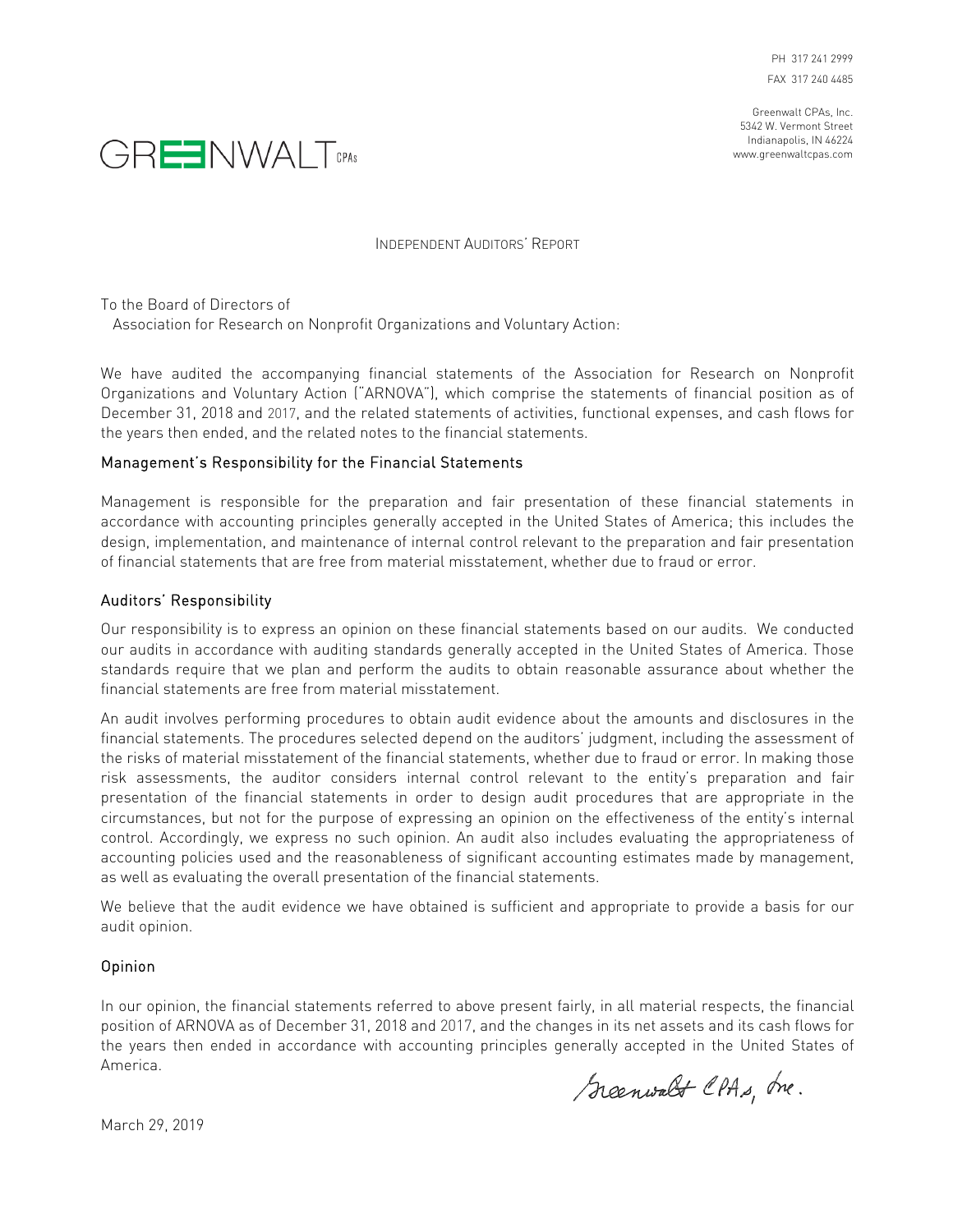STATEMENTS OF FINANCIAL POSITION DECEMBER 31, 2018 AND 2017

| <b>ASSETS</b>                               |                           |                          |  |  |
|---------------------------------------------|---------------------------|--------------------------|--|--|
|                                             | 2018                      | 2017                     |  |  |
| Cash                                        | $\updownarrow$<br>413,447 | 937,373<br>\$            |  |  |
| Cash held by others (Note 9)                | 21,119                    | 49,748                   |  |  |
| Total cash                                  | 434,566                   | 987,121                  |  |  |
| Investments                                 | 847,593                   | 912,090                  |  |  |
| Accounts receivable                         | 10,907                    | 40,352                   |  |  |
| Grants receivable                           | 995,500                   | 202,500                  |  |  |
| Prepaid expenses                            | 8,055                     | 35,421                   |  |  |
| Equipment and software, net                 | 4,112                     | 3,806                    |  |  |
| Total assets                                | \$2,300,733               | 2,181,290<br>\$          |  |  |
| <b>LIABILITIES AND NET ASSETS</b>           |                           |                          |  |  |
| <b>LIABILITIES</b>                          |                           |                          |  |  |
| Accounts payable                            | \$<br>206,867             | $$\mathbb{S}$$<br>43,271 |  |  |
| Accrued payroll and benefits                | 47,028                    | 43,112                   |  |  |
| Deferred revenue                            | 5,430                     | 18,097                   |  |  |
| Funds held on behalf of others              | 585                       |                          |  |  |
| Total liabilities                           | 259,910                   | 104,480                  |  |  |
| <b>COMMITMENTS (NOTE 10)</b>                |                           |                          |  |  |
| <b>NET ASSETS</b>                           |                           |                          |  |  |
| Without donor restrictions                  |                           |                          |  |  |
| Undesignated                                | 531,978                   | 728,720                  |  |  |
| Board designated (Note 5)                   | 289,838                   | 340,444                  |  |  |
| Total net assets without donor restrictions | 821,816                   | 1,069,164                |  |  |
| With donor restrictions                     | 1,219,007                 | 1,007,646                |  |  |
| Total net assets                            | 2,040,823                 | 2,076,810                |  |  |
| Total liabilities and net assets            | \$2,300,733               | 2,181,290<br>\$          |  |  |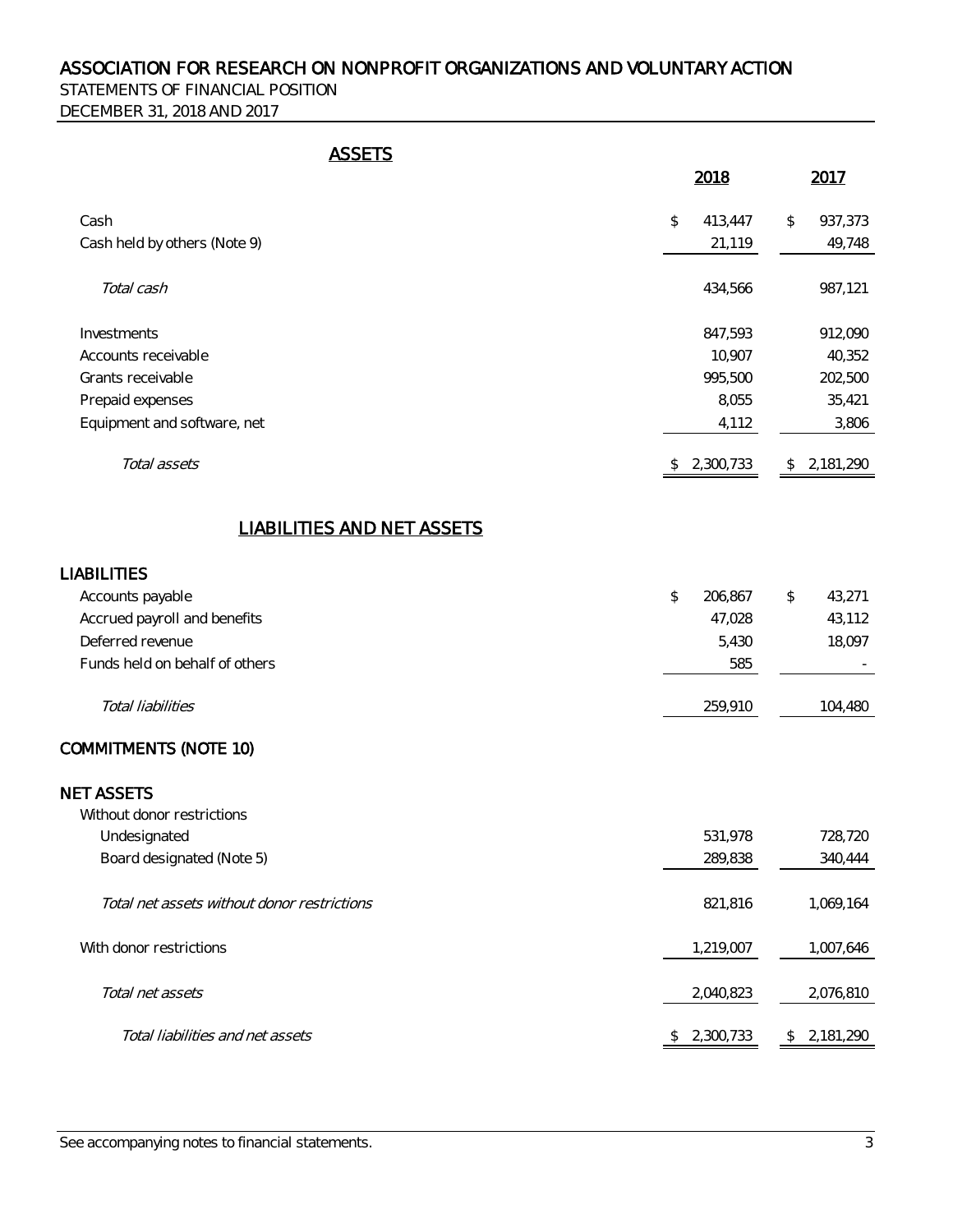STATEMENT OF ACTIVITIES

FOR THE YEAR ENDED DECEMBER 31, 2018

WITH COMPARATIVE SUMMARIZED INFORMATION FOR THE YEAR ENDED DECEMBER 31, 2017

|                                          | WITHOUT DONOR<br><b>RESTRICTION</b> | WITH DONOR<br><b>RESTRICTION</b> | 2018<br><b>TOTAL</b> | 2017<br><b>TOTAL</b> |
|------------------------------------------|-------------------------------------|----------------------------------|----------------------|----------------------|
| REVENUE AND SUPPORT                      |                                     |                                  |                      |                      |
| Grants                                   | \$<br>5,000                         | $\updownarrow$<br>888,000        | \$<br>893,000        | 810,000<br>\$        |
| Membership dues                          | 161,395                             |                                  | 161,395              | 145,865              |
| Conference revenue and sponsorships      | 206,360                             | 108,800                          | 315,160              | 414,157              |
| Publications and royalties               | 151,966                             | 25,000                           | 176,966              | 246,571              |
| Contributions                            | 1,140                               |                                  | 1,140                | 5,420                |
| In-kind contributions (Note 1)           |                                     | 263,700                          | 263,700              | 296,690              |
| Investment income (loss), net (Note 4)   | (64,060)                            |                                  | (64,060)             | 127,377              |
| Other                                    | 3,749                               |                                  | 3,749                | 15,425               |
| Net assets released from restrictions    | 1,074,139                           | (1,074,139)                      |                      |                      |
| Total revenue and support                | 1,539,689                           | 211,361                          | 1,751,050            | 2,061,505            |
| <b>EXPENSES</b>                          |                                     |                                  |                      |                      |
| Program:                                 |                                     |                                  |                      |                      |
| Events                                   | 585,236                             |                                  | 585,236              | 541,421              |
| Publications                             | 331,474                             |                                  | 331,474              | 332,854              |
| Membership services                      | 162,658                             |                                  | 162,658              | 117,339              |
| Other programs                           | 474,089                             |                                  | 474,089              | 66,156               |
| Total program expenses                   | 1,553,457                           |                                  | 1,553,457            | 1,057,770            |
| Management and general                   | 173,576                             |                                  | 173,576              | 137,521              |
| Fundraising                              | 60,004                              |                                  | 60,004               | 61,975               |
| Total expenses                           | 1,787,037                           |                                  | 1,787,037            | 1,257,266            |
| <b>INCREASE (DECREASE) IN NET ASSETS</b> | (247, 348)                          | 211,361                          | (35, 987)            | 804,239              |
| NET ASSETS, BEGINNING OF YEAR            | 1,069,164                           | 1,007,646                        | 2,076,810            | 1,272,571            |
| NET ASSETS, END OF YEAR                  | 821,816<br>\$                       | 1,219,007<br>\$                  | \$2,040,823          | \$2,076,810          |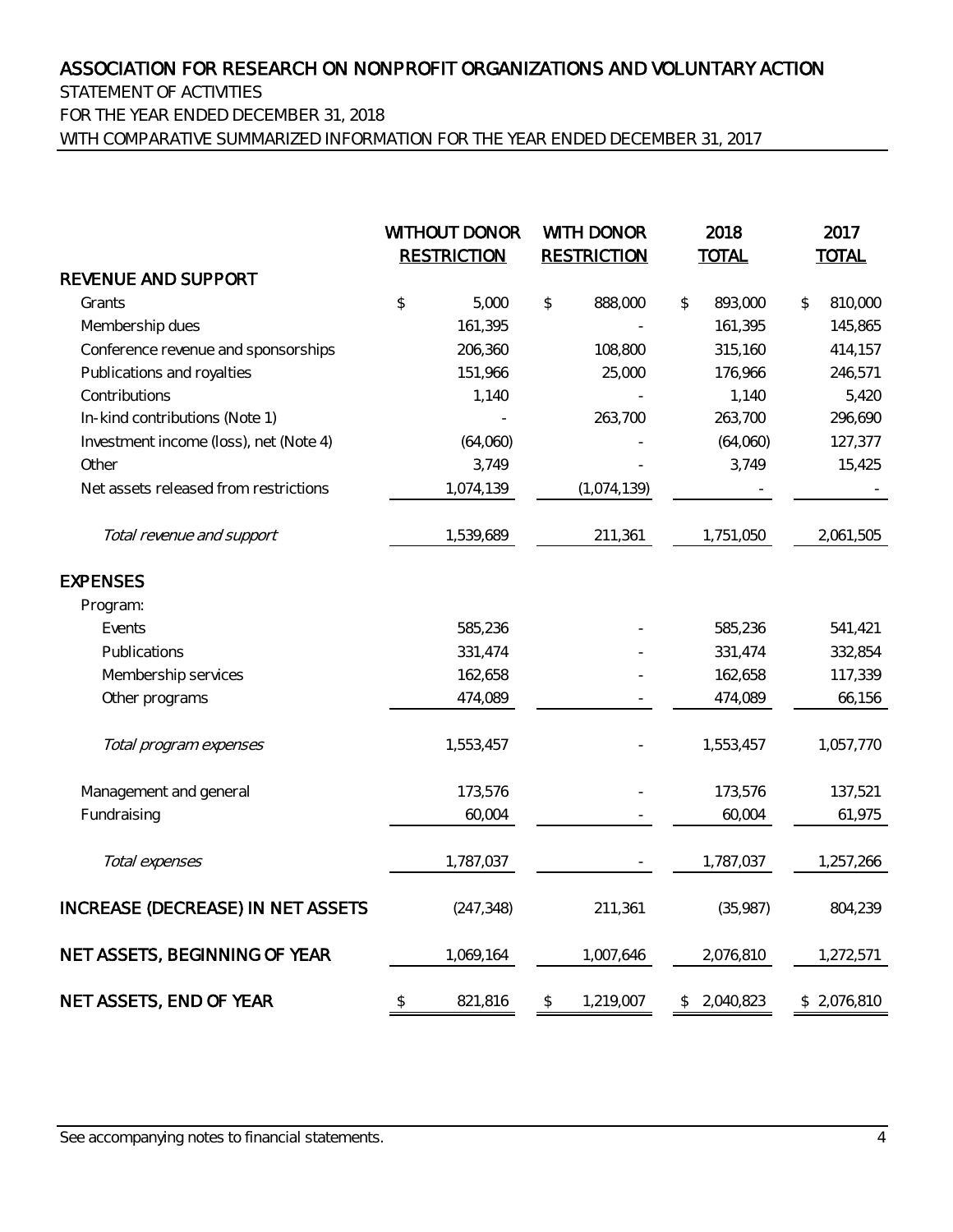STATEMENT OF ACTIVITIES

FOR THE YEAR ENDED DECEMBER 31, 2017

|                                       | WITHOUT DONOR      | WITH DONOR                |                 |  |
|---------------------------------------|--------------------|---------------------------|-----------------|--|
|                                       | <b>RESTRICTION</b> | <b>RESTRICTION</b>        | <b>TOTAL</b>    |  |
| REVENUE AND SUPPORT                   |                    |                           |                 |  |
| Grants                                | $\updownarrow$     | $\updownarrow$<br>810,000 | 810,000<br>\$   |  |
| Membership dues                       | 145,865            |                           | 145,865         |  |
| Conference revenue and sponsorships   | 277,573            | 136,584                   | 414,157         |  |
| Publications and royalties            | 236,571            | 10,000                    | 246,571         |  |
| Contributions                         | 5,420              |                           | 5,420           |  |
| In-kind contributions                 |                    | 296,690                   | 296,690         |  |
| Investment income, net (Note 3)       | 127,377            |                           | 127,377         |  |
| Other                                 | 15,425             |                           | 15,425          |  |
| Net assets released from restrictions | 669,468            | (669, 468)                |                 |  |
| Total revenue and support             | 1,477,699          | 583,806                   | 2,061,505       |  |
| <b>EXPENSES</b>                       |                    |                           |                 |  |
| Program:                              |                    |                           |                 |  |
| Events                                | 541,421            |                           | 541,421         |  |
| Publications                          | 332,854            |                           | 332,854         |  |
| Membership services                   | 117,339            |                           | 117,339         |  |
| Other programs                        | 66,156             |                           | 66,156          |  |
| Total program expenses                | 1,057,770          |                           | 1,057,770       |  |
| Management and general                | 137,521            |                           | 137,521         |  |
| Fundraising                           | 61,975             |                           | 61,975          |  |
| Total expenses                        | 1,257,266          |                           | 1,257,266       |  |
| <b>INCREASE IN NET ASSETS</b>         | 220,433            | 583,806                   | 804,239         |  |
| NET ASSETS, BEGINNING OF YEAR         | 848,731            | 423,840                   | 1,272,571       |  |
| NET ASSETS, END OF YEAR               | \$<br>1,069,164    | \$<br>1,007,646           | 2,076,810<br>\$ |  |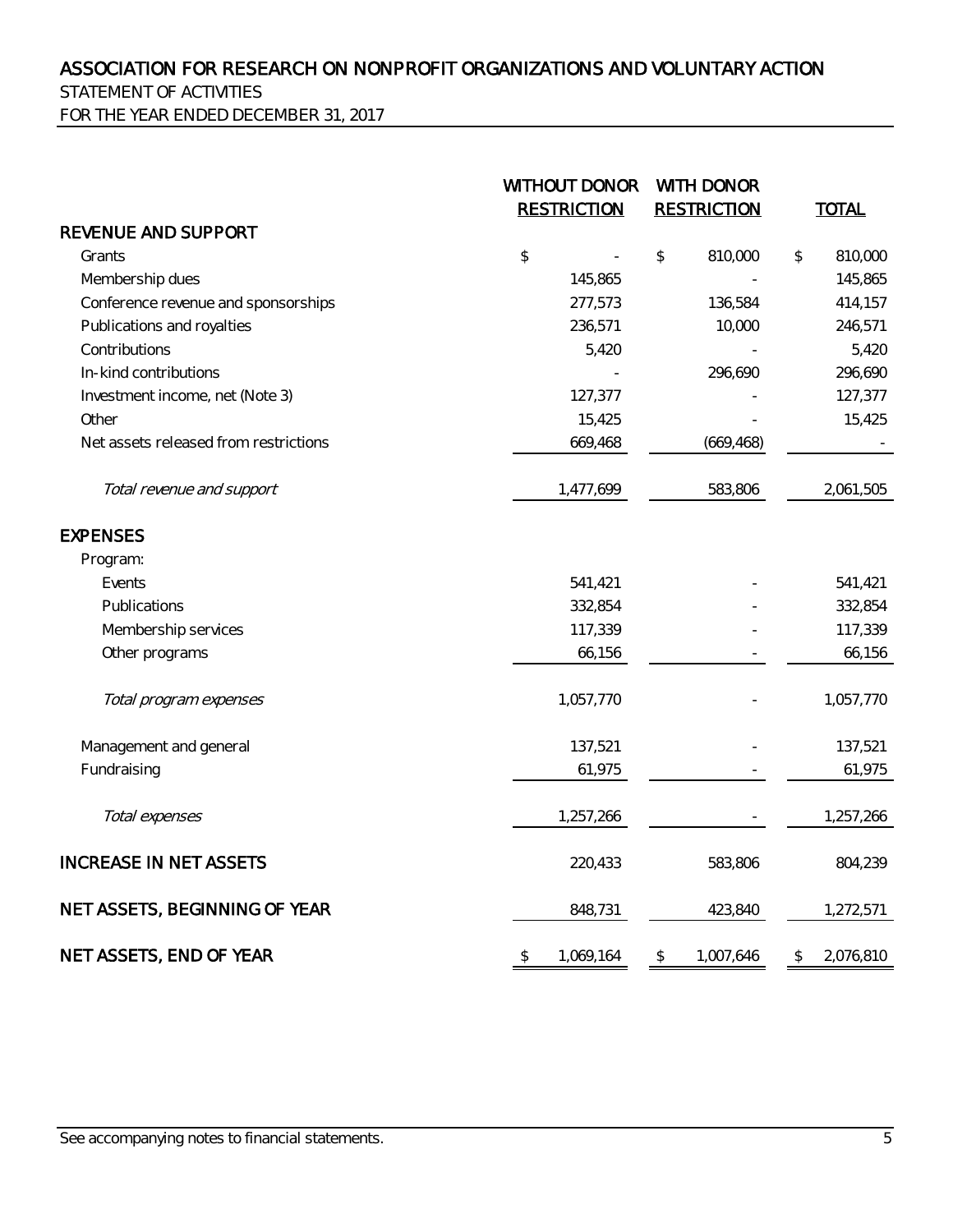STATEMENT OF FUNCTIONAL EXPENSES

FOR THE YEAR ENDED DECEMBER 31, 2018

WITH COMPARATIVE SUMMARIZED INFORMATION FOR THE YEAR ENDED DECEMBER 31, 2017

|                                                                                                        | Program Services                 |                                             |                                   |                                    |                                              |                              |                                 |                                              |                                                         |
|--------------------------------------------------------------------------------------------------------|----------------------------------|---------------------------------------------|-----------------------------------|------------------------------------|----------------------------------------------|------------------------------|---------------------------------|----------------------------------------------|---------------------------------------------------------|
|                                                                                                        | Events                           | Publications                                | Membership<br>Services            | Other<br>Programs                  | Total<br>Program<br>Services                 | Management<br>and<br>General | <b>Fundraising</b>              | 2018<br>Total                                |                                                         |
| Staff salaries<br>Staff benefits<br>AROCSA executive director<br>Temporary and contract labor/stipends | 73,256<br>\$<br>24,671<br>$\sim$ | $\mathcal{L}$<br>13,541<br>5,135<br>264,500 | $\mathcal{L}$<br>76,074<br>21,065 | $$\mathbb{S}$$<br>52,500<br>45,000 | 162,871<br>\$<br>50,871<br>52,500<br>309,500 | 58,505<br>\$<br>15,853       | $\mathbb{S}$<br>24,368<br>8,917 | 245,744<br>\$<br>75,641<br>52,500<br>309,500 | $\mathcal{L}$<br>199,356<br>75,036<br>$\sim$<br>264,500 |
| Total payroll costs                                                                                    | 97,927                           | 283,176                                     | 97,139                            | 97,500                             | 575,742                                      | 74,358                       | 33,285                          | 683,385                                      | 538,892                                                 |
| Printing                                                                                               | 14,132                           | 5                                           | 2,960                             | 304                                | 17,401                                       | 531                          | 3,293                           | 21,225                                       | 21,916                                                  |
| Postage                                                                                                | 2,274                            | 106                                         | 399                               | 24                                 | 2,803                                        | 669                          | 975                             | 4,447                                        | 5,224                                                   |
| Supplies                                                                                               | 18,199                           | 21,007                                      | 1,300                             | 1,867                              | 42,373                                       | 1,650                        | 497                             | 44,520                                       | 48,148                                                  |
| Conference                                                                                             | 348,003                          | 127                                         | 7,803                             | 237,342                            | 593,275                                      | 22,225                       | 165                             | 615,665                                      | 267,340                                                 |
| Travel and meetings                                                                                    | 35,611                           | 15,001                                      | 4,432                             | 119,069                            | 174,113                                      | 15,978                       | 1,234                           | 191,325                                      | 99,437                                                  |
| Scholarships and awards                                                                                | 15,547                           |                                             | 2,879                             | 6,000                              | 24,426                                       |                              |                                 | 24,426                                       | 60,576                                                  |
| Website                                                                                                | 223                              | 58                                          | 166                               | 14                                 | 461                                          | 179                          | 94                              | 734                                          | 1,945                                                   |
| Rent                                                                                                   | 3,573                            | 910                                         | 2,683                             | $\overline{a}$                     | 7,166                                        | 2,860                        | 1,479                           | 11,505                                       | 11,641                                                  |
| Telephone/fax/copier                                                                                   | 2,802                            | 625                                         | 2,345                             | $\sim$                             | 5,772                                        | 2,173                        | 1,011                           | 8,956                                        | 6,004                                                   |
| Insurance                                                                                              | 2,208                            | 739                                         | 2,296                             |                                    | 5,243                                        | 2,348                        | 1,974                           | 9,565                                        | 9,170                                                   |
| Administration                                                                                         | 5,015                            | 920                                         | 3,690                             |                                    | 9,625                                        | 17,228                       | 1,481                           | 28,334                                       | 30,249                                                  |
| Technology equipment and maintenance                                                                   | 5,795                            | 1,374                                       | 4,793                             |                                    | 11,962                                       | 4,456                        | 2,228                           | 18,646                                       | 20,087                                                  |
| Accounting and other                                                                                   | 31,271                           | 6,877                                       | 26,431                            | $\overline{\phantom{a}}$           | 64,579                                       | 22,975                       | 11,132                          | 98,686                                       | 88,109                                                  |
| Professional development                                                                               | 534                              | 117                                         | 2,101                             | 9,872                              | 12,624                                       | 970                          | 455                             | 14,049                                       | 5,533                                                   |
| Depreciation and amortization                                                                          | $\overline{\phantom{a}}$         | $\overline{\phantom{a}}$                    |                                   | $\overline{\phantom{a}}$           | $\overline{\phantom{a}}$                     | 2,724                        |                                 | 2,724                                        | 3,442                                                   |
| Collaboration                                                                                          | 310                              | 80                                          | 230                               | 2,054                              | 2,674                                        | (1, 505)                     | 130                             | 1,299                                        | 666                                                     |
| Other                                                                                                  | 1,812                            | 352                                         | 1,011                             | 43                                 | 3,218                                        | 3,757                        | 571                             | 7,546                                        | 38,887                                                  |
| Total functional expenses                                                                              | 585,236<br>\$                    | 331,474<br>\$                               | 162,658<br>\$                     | 474,089<br>$\mathbb{S}$            | 1,553,457<br>\$                              | 173,576<br>\$                | 60,004<br>\$                    | 1,787,037<br>\$                              | 1,257,266<br>\$                                         |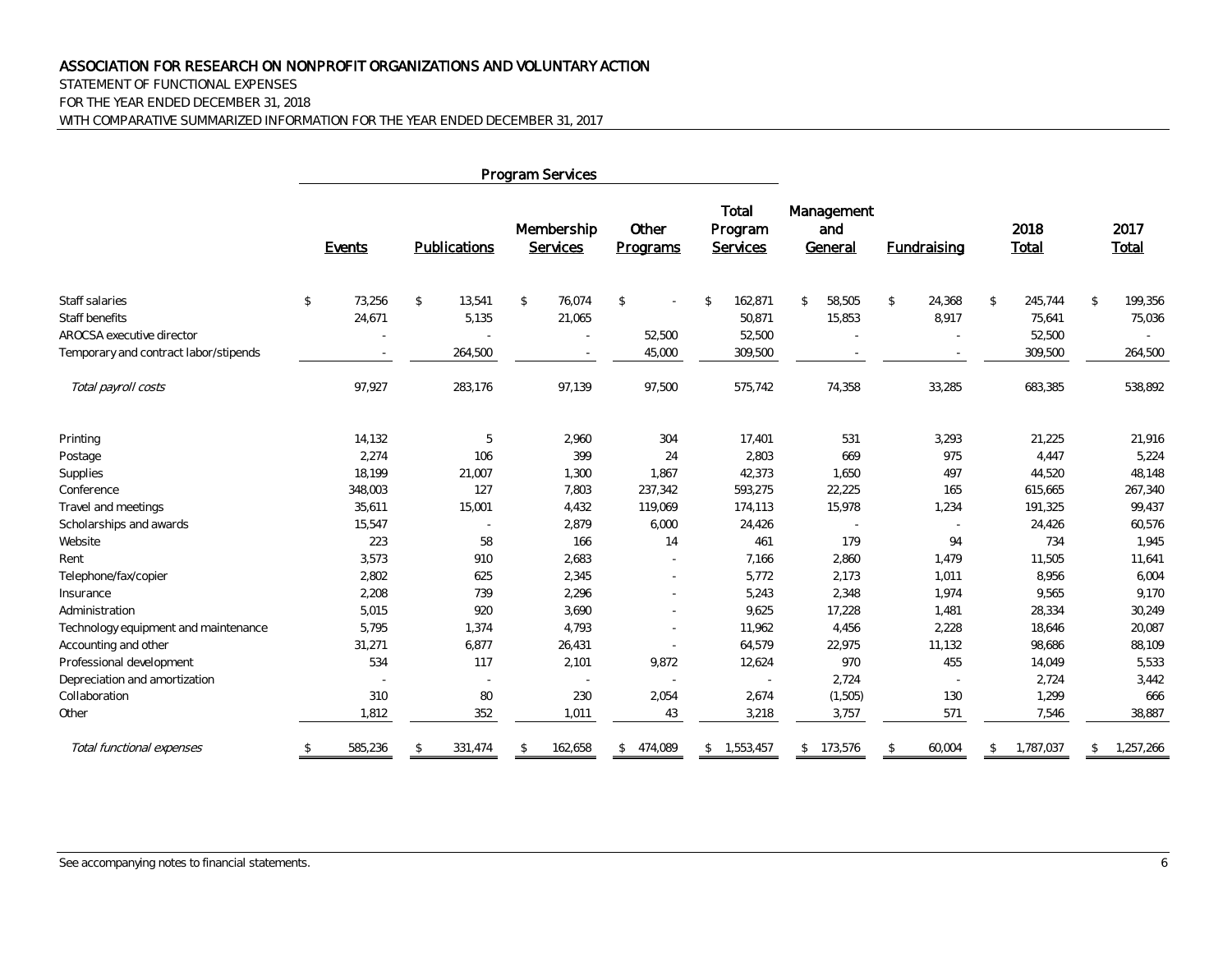STATEMENT OF FUNCTIONAL EXPENSES

FOR THE YEAR ENDED DECEMBER 31, 2017

|                                       | Program Services |         |               |                |            |                        |            |                   |            |                              |               |                              |                |                    |            |           |
|---------------------------------------|------------------|---------|---------------|----------------|------------|------------------------|------------|-------------------|------------|------------------------------|---------------|------------------------------|----------------|--------------------|------------|-----------|
|                                       |                  | Events  |               | Publications   |            | Membership<br>Services |            | Other<br>Programs |            | Total<br>Program<br>Services |               | Management<br>and<br>General |                | <b>Fundraising</b> |            | Total     |
| Staff salaries                        | $\,$             | 67,858  | $\sqrt{2}$    | 12,978         | $\sqrt{2}$ | 52,232                 | $\sqrt{2}$ |                   | $\sqrt{2}$ | 133,068                      | $\mathcal{L}$ | 39,846                       | $\mathfrak{D}$ | 26,442             | $\sqrt{2}$ | 199,356   |
| Staff benefits                        |                  | 23,222  |               | 5,993          |            | 17,229                 |            |                   |            | 46,444                       |               | 18,854                       |                | 9,738              |            | 75,036    |
| Temporary and contract labor/stipends |                  | 578     |               | 261,588        |            | 58                     |            | 2,243             |            | 264,467                      |               | $\sim$                       |                | 33                 |            | 264,500   |
| Total payroll costs                   |                  | 91,658  |               | 280,559        |            | 69,519                 |            | 2,243             |            | 443,979                      |               | 58,700                       |                | 36,213             |            | 538,892   |
| Printing                              |                  | 19,843  |               | 20             |            | 64                     |            | 455               |            | 20,382                       |               | 1,455                        |                | 79                 |            | 21,916    |
| Postage                               |                  | 3,101   |               | 164            |            | 962                    |            | 130               |            | 4,357                        |               | 600                          |                | 267                |            | 5,224     |
| Supplies                              |                  | 21,501  |               | 21,066         |            | 1,102                  |            | 1,482             |            | 45,151                       |               | 2,335                        |                | 662                |            | 48,148    |
| Conference                            |                  | 232,581 |               | $\overline{a}$ |            | 9,812                  |            | 17,290            |            | 259,683                      |               | 7,377                        |                | 280                |            | 267,340   |
| Travel and meetings                   |                  | 31,199  |               | 15,000         |            | 529                    |            | 41,073            |            | 87,801                       |               | 8,167                        |                | 3,469              |            | 99,437    |
| Scholarships and awards               |                  | 57,126  |               | 1,000          |            | 450                    |            | 2,000             |            | 60,576                       |               | $\sim$                       |                | $\sim$             |            | 60,576    |
| Website                               |                  | 603     |               | 156            |            | 447                    |            | $\sim$            |            | 1,206                        |               | 486                          |                | 253                |            | 1,945     |
| Rent                                  |                  | 3,587   |               | 926            |            | 2,662                  |            | $\sim$            |            | 7,175                        |               | 2,962                        |                | 1,504              |            | 11,641    |
| Telephone/fax/copier                  |                  | 1,698   |               | 423            |            | 1,265                  |            | 55                |            | 3,441                        |               | 1,765                        |                | 798                |            | 6,004     |
| Insurance                             |                  | 1,839   |               | 733            |            | 2,151                  |            |                   |            | 4,723                        |               | 2,250                        |                | 2,197              |            | 9,170     |
| Administration                        |                  | 5,562   |               | 4,363          |            | 4,097                  |            | 53                |            | 14,075                       |               | 13,849                       |                | 2,325              |            | 30,249    |
| Technology equipment and maintenance  |                  | 9,525   |               | 1,180          |            | 3,394                  |            | 330               |            | 14,429                       |               | 3,739                        |                | 1,919              |            | 20,087    |
| Accounting and other                  |                  | 27,314  |               | 7,049          |            | 20,265                 |            | $\sim$            |            | 54,628                       |               | 22,027                       |                | 11,454             |            | 88,109    |
| Professional development              |                  | 1,087   |               | 209            |            | 602                    |            | $\sim$            |            | 1,898                        |               | 3,295                        |                | 340                |            | 5,533     |
| Depreciation and amortization         |                  |         |               | ä,             |            |                        |            |                   |            |                              |               | 3,442                        |                | $\sim$             |            | 3,442     |
| Collaboration                         |                  | 25      |               | 6              |            | 18                     |            |                   |            | 49                           |               | 402                          |                | 215                |            | 666       |
| Other                                 |                  | 33,172  |               |                |            | $\sim$                 |            | 1,045             |            | 34,217                       |               | 4,670                        |                |                    |            | 38,887    |
| Total functional expenses             | $\mathcal{L}$    | 541,421 | <sup>\$</sup> | 332,854        | \$         | 117,339                | \$         | 66,156            | S.         | 1,057,770                    | \$            | 137,521                      | \$             | 61,975             | \$         | 1,257,266 |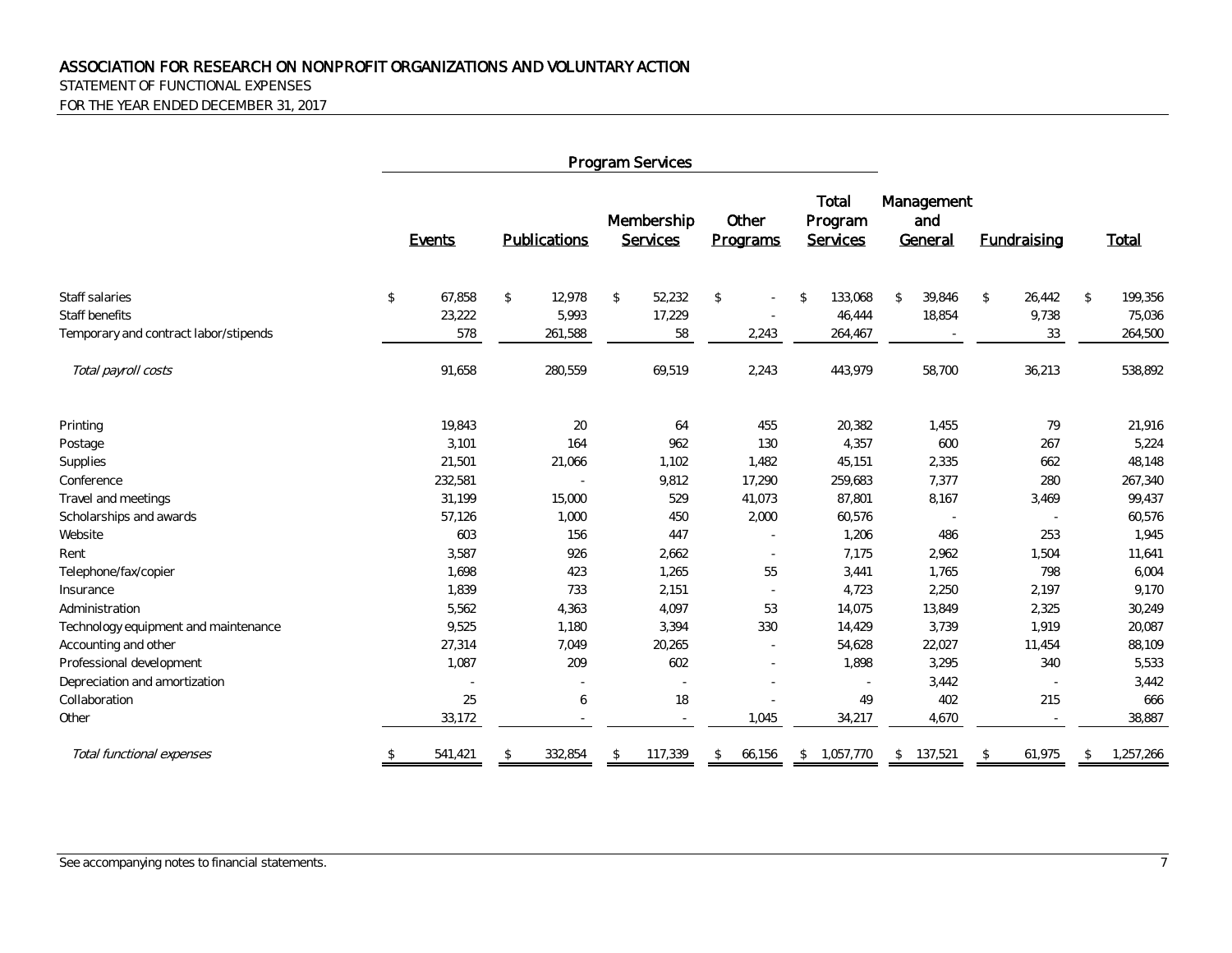STATEMENTS OF CASH FLOWS FOR YEARS ENDED DECEMBER 31, 2018 AND 2017 Page 1 of 2

## NET CHANGE IN CASH

|                                                     | 2018          | 2017            |
|-----------------------------------------------------|---------------|-----------------|
| CASH FLOWS FROM OPERATING ACTIVITIES                |               |                 |
| Cash received from members and others               | \$<br>775,078 | 1,614,727<br>\$ |
| Cash paid to employees and suppliers                | (1, 325, 150) | (949, 872)      |
| Interest and dividends received                     | 18,934        | 29,464          |
| Net cash provided by (used in) operating activities | (531, 138)    | 694,319         |
| CASH FLOWS FROM INVESTING ACTIVITIES                |               |                 |
| Capital expenditures                                | (3,030)       | (750)           |
| Purchases of investments                            | (18, 387)     | (29, 155)       |
| Sales of investments                                |               | 109             |
| Net cash used in investing activities               | (21, 417)     | (29, 796)       |
| INCREASE (DECREASE) IN CASH                         | (552, 555)    | 664,523         |
| CASH, BEGINNING OF YEAR                             | 987,121       | 322,598         |
| CASH, END OF YEAR                                   | 434,566       | 987,121<br>\$   |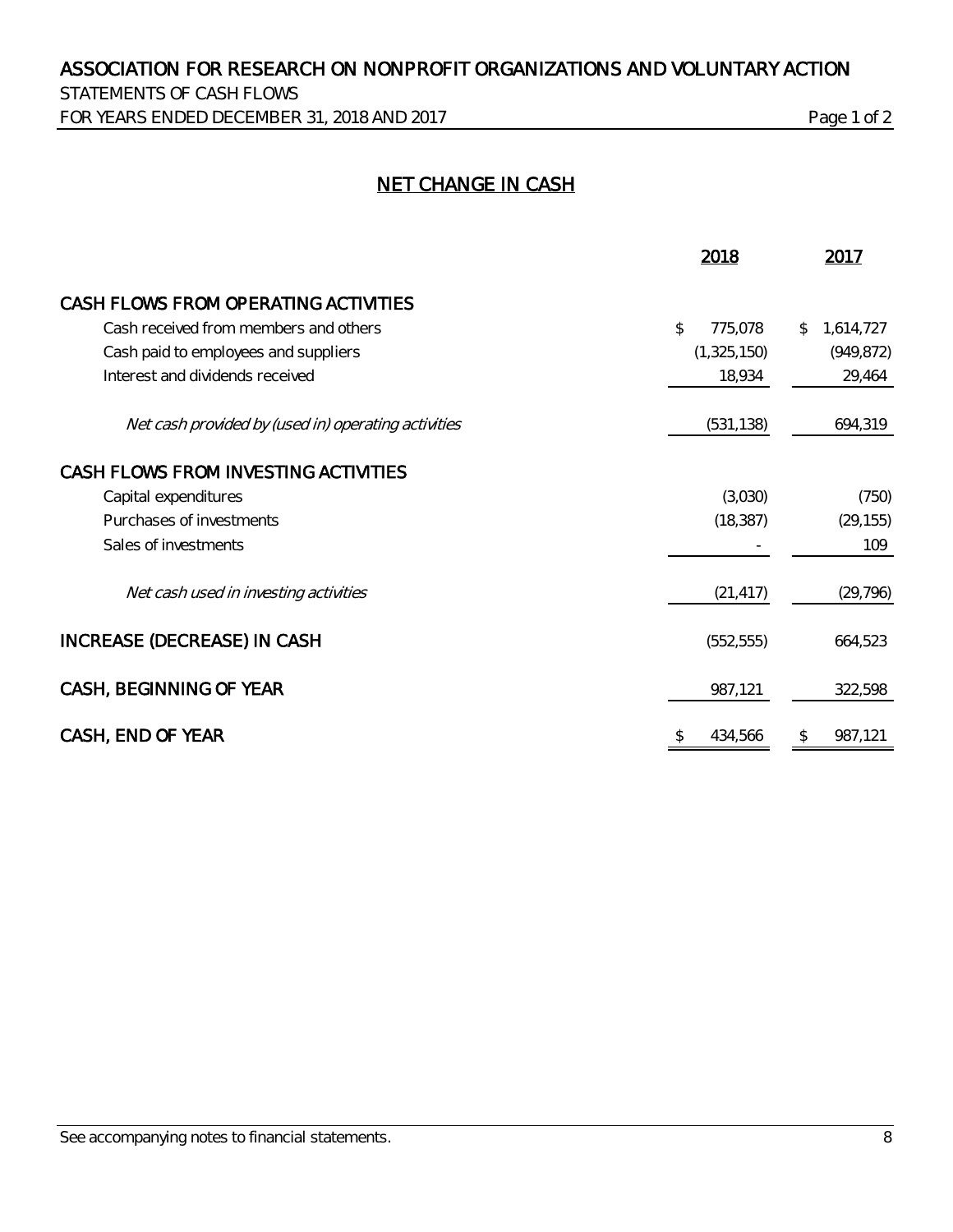STATEMENTS OF CASH FLOWS, CONTINUED FOR YEARS ENDED DECEMBER 31, 2018 AND 2017 Page 2 of 2

## RECONCILIATION OF CHANGE IN NET ASSETS TO NET CASH PROVIDED BY (USED IN) OPERATING ACTIVITIES

|                                                                                                    | 2018          | 2017                    |
|----------------------------------------------------------------------------------------------------|---------------|-------------------------|
| <b>CHANGE IN NET ASSETS</b>                                                                        | (35,987)<br>S | 804,239<br>$\mathbb{S}$ |
| ADJUSTMENTS TO RECONCILE CHANGE IN NET ASSETS TO NET<br>PROVIDED BY (USED IN) OPERATING ACTIVITIES |               |                         |
| Depreciation and amortization expense                                                              | 2,724         | 3,442                   |
| Unrealized and realized (gain) loss on investments                                                 | 82,884        | (97, 913)               |
| (Increase) decrease in operating assets:                                                           |               |                         |
| Accounts receivable                                                                                | 29,445        | 21,826                  |
| Grants receivable                                                                                  | (793,000)     | 7,500                   |
| Prepaid expenses                                                                                   | 27,366        | (29, 260)               |
| Increase (decrease) in operating liabilities:                                                      |               |                         |
| Accounts payable                                                                                   | 163,596       | 32,308                  |
| Accrued payroll and benefits                                                                       | 3,916         | 4,214                   |
| Deferred revenue                                                                                   | (12,667)      | (52,037)                |
| Funds held on behalf of others                                                                     | 585           |                         |
| Total adjustments                                                                                  | (495, 151)    | (109, 920)              |
| NET CASH PROVIDED BY (USED IN) OPERATING ACTIVITIES                                                | (531, 138)    | 694,319                 |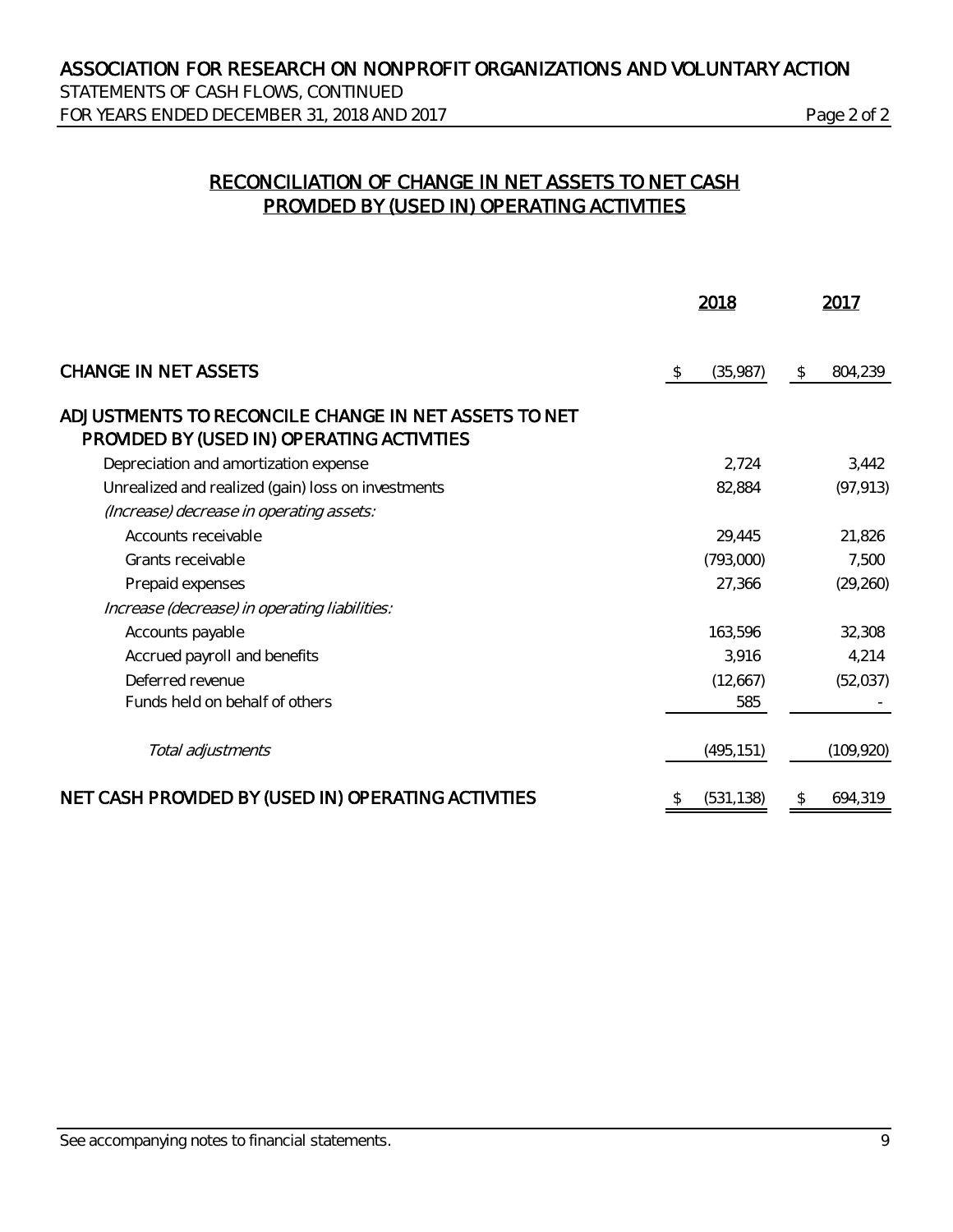## 1. SUMMARY OF SIGNIFICANT ACCOUNTING POLICIES

#### DESCRIPTION OF ORGANIZATION

The Association for Research on Nonprofit Organizations and Voluntary Action ("ARNOVA") is a non-profit corporation incorporated in 1971 in the District of Columbia which was established to foster the creation, application, and dissemination of research about voluntary action, nonprofit organizations and philanthropy both nationally and internationally. ARNOVA's primary activities include an annual conference, publications, electronic discussions, and special interest groups. ARNOVA's major sources of revenue are grants, conference revenue and sponsorships, and revenue from publications and royalties.

#### DESCRIPTION OF PROGRAM AND SUPPORTING SERVICES

The following program and supporting services are included in the accompanying financial statements:

#### Events

Conference - salaries, benefits, and direct costs related to the ARNOVA annual conference.

Scholarships and awards - scholarships to attend the conference and book, dissertation, and lifetime achievement awards.

Publications - salaries, benefits, and direct costs related to the publication of the ARNOVA News, Nonprofit & Voluntary Sector Quarterly, and the website.

Membership services - salaries, benefits, and direct costs related to providing benefits to members.

Other - salaries, benefits and direct costs related to providing other miscellaneous programs.

Management and general - includes the functions necessary to provide coordination and articulation of ARNOVA's program strategy; maintain proper administrative functioning of the Board of Directors; and manage the financial and budgetary responsibilities of ARNOVA.

Fundraising - provides the structure necessary to encourage and secure private financial support from individuals, foundations, and corporations.

#### BASIS OF ACCOUNTING AND USE OF ESTIMATES

The accompanying financial statements have been prepared on the accrual basis of accounting. The preparation of financial statements in conformity with accounting principles generally accepted in the United States of America requires management to make estimates and assumptions that affect certain reported amounts and disclosures. Accordingly, actual results could differ from those estimates.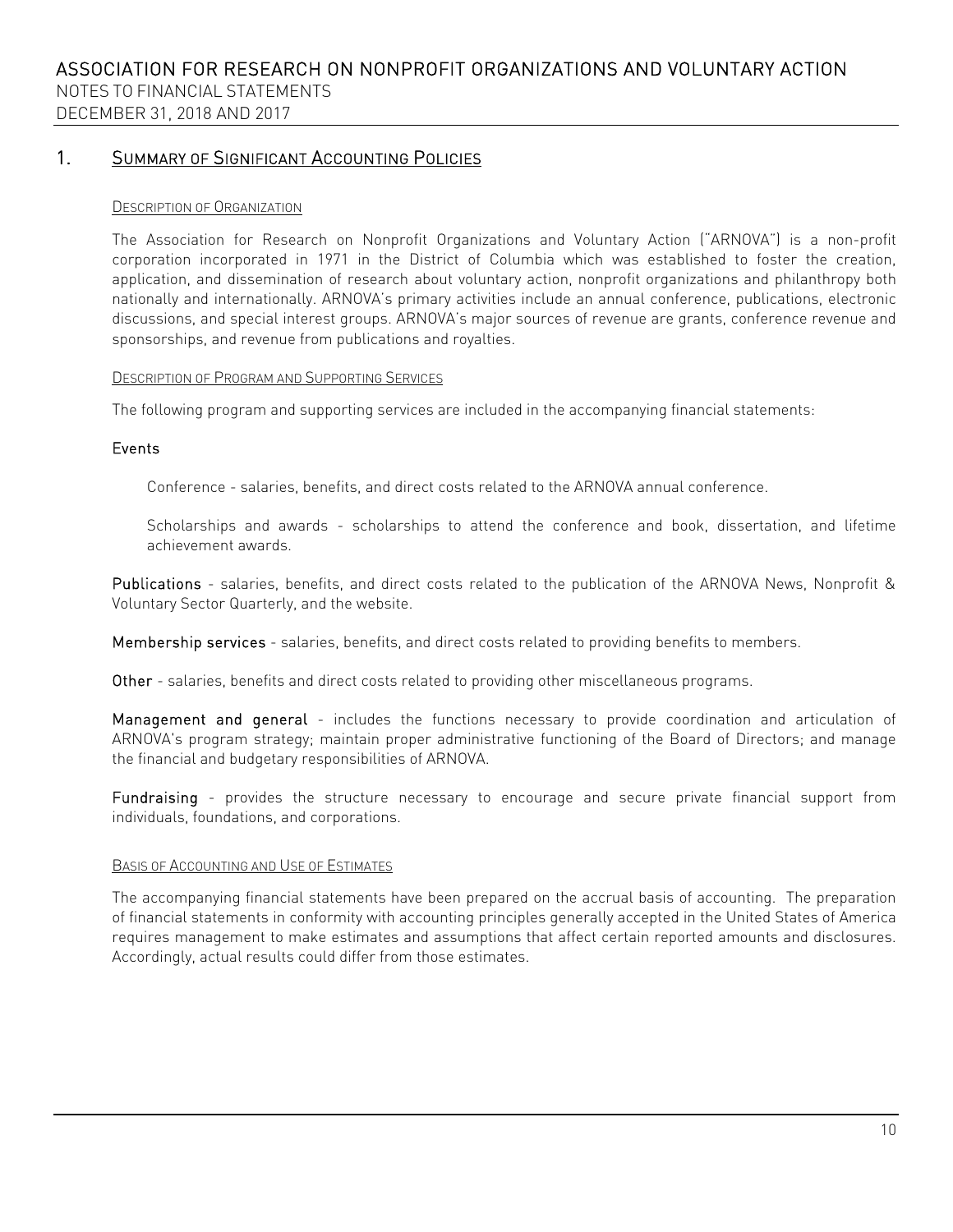### 1. SUMMARY OF SIGNIFICANT ACCOUNTING POLICIES, CONTINUED

#### CASH AND CASH EQUIVALENTS

ARNOVA considers all liquid investments with an original maturity of three months or less to be cash equivalents. At December 31, 2018 and 2017, ARNOVA had no cash equivalents. ARNOVA held cash in excess of Federal Deposit Insurance Corporation (FDIC) limits at December 31, 2018 and 2017 of approximately \$167,500 and \$702,000, respectively.

#### INVESTMENTS

Investments are carried at fair value for financial reporting purposes. Realized gains or losses upon the sale of investments are based on the cost of specifically identified securities. Changes in unrealized appreciation or depreciation of investments are reflected in the statement of activities in the period in which such changes occur. Interest and dividend income is recorded when earned. Investments consisted of mutual funds at December 31, 2018 and 2017 with a cost basis of \$897,687 and \$837,325, respectively. See Notes 3 and 4 for fair market value and income activity.

#### ACCOUNTS RECEIVABLE

Accounts receivable primarily represent sponsorships promised and membership dues invoiced but not collected and are carried at their estimated collectible amounts.

Management estimates an allowance for uncollectible accounts receivable based on current economic conditions, historical trends, and current and past experience. Balances that remain uncollected more than one year after their due dates are written off unless indicated that payment is merely postponed. Management has determined that all accounts receivable are collectible at December 31, 2018 and 2017 and no allowance for bad debts has been recorded.

#### GRANTS RECEIVABLE

Grants receivable are unconditional promises to give due in future periods. Grants receivables consisted of the following at December 31, 2018:

|                                     | 2018          | 2017    |
|-------------------------------------|---------------|---------|
| Amounts due in one year             | \$<br>908,000 | 95,000  |
| Amounts due in one to five years    | 75,000        | 57,500  |
| Amounts due in more than five years | 12,500        | 50,000  |
|                                     | 995,500       | 202,500 |

#### EQUIPMENT AND SOFTWARE

ARNOVA capitalizes all significant acquisitions of equipment and software at cost, if purchased, and at fair value at the date of donation, if donated. Equipment is capitalized if it has a useful life when acquired of more than one year with original cost greater than \$1,000. Repairs and maintenance that do not significantly increase the useful life of the asset are expensed as incurred. Depreciation and amortization is computed using the straight line method over the estimated useful lives of the assets ranging between 3 and 5 years.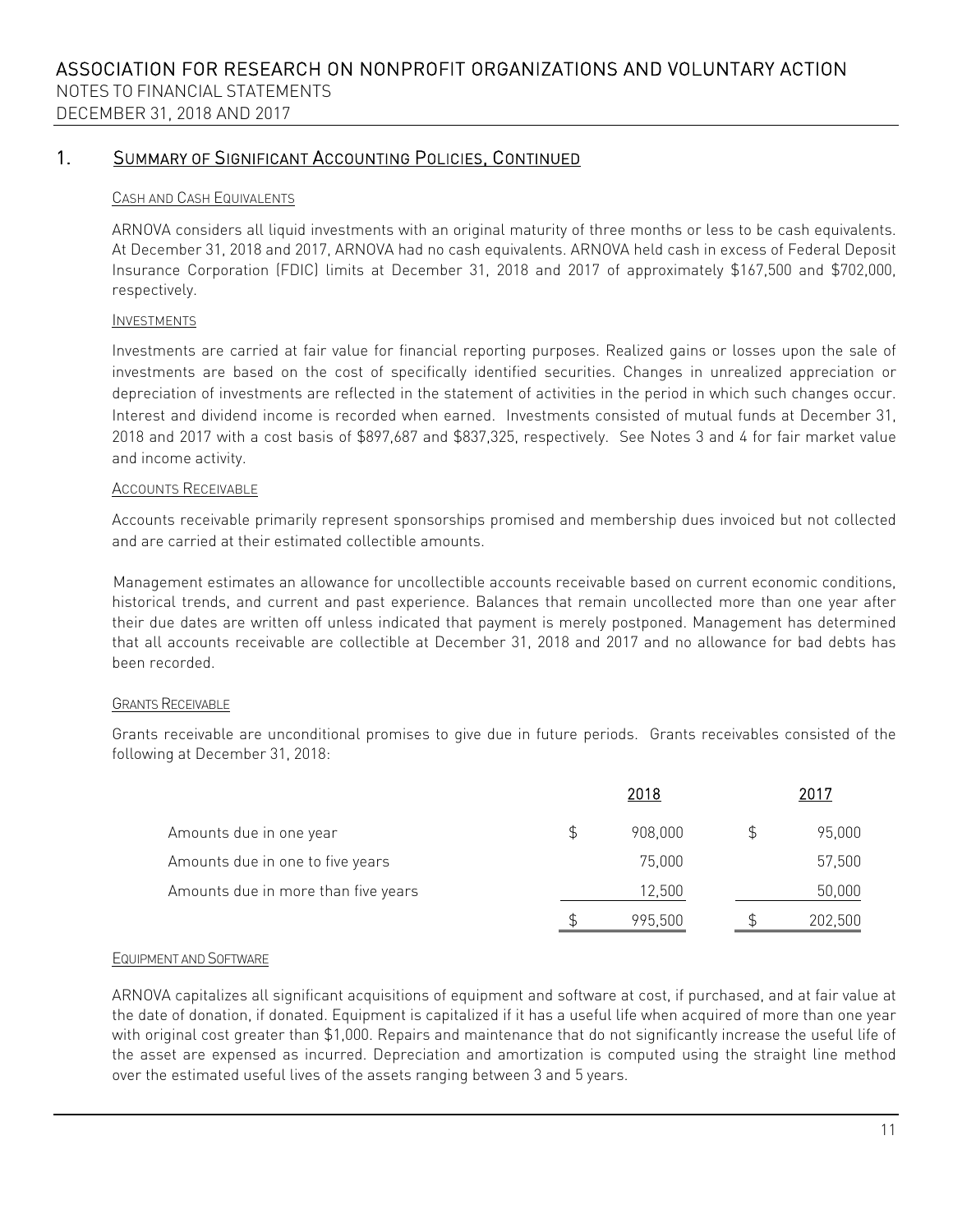## 1. SUMMARY OF SIGNIFICANT ACCOUNTING POLICIES, CONTINUED

#### EQUIPMENT AND SOFTWARE, CONTINUED

Equipment and software consist of the following at December 31:

|                                                 |               | 2018      |   | 2017      |
|-------------------------------------------------|---------------|-----------|---|-----------|
| Furniture and equipment                         | $\frac{1}{2}$ | 3,079     | S | 3,079     |
| Computer equipment                              |               | 19.999    |   | 16,969    |
| Software                                        |               | 500       |   | 500       |
| Less: accumulated depreciation and amortization |               | (19, 466) |   | (16, 742) |
|                                                 | \$            | 4.112     |   | 3,806     |

#### DEFERRED REVENUE

Effective January 1, 2018, ARNOVA changed its membership period and billing from an anniversary year to a calendar year. Therefore, membership dues collected in advance of the calendar year to which the dues relate have been included in deferred revenue in the accompanying statement of financial position. Such deferred revenue will be recognized the following calendar year. Previously membership revenue was recognized over the twelve-month period subsequent to joining or renewing the membership.

#### NET ASSETS

Under Accounting Standards Update 2016-14, Not-for-Profit Entities (Topic 958): Presentation of Financial Statements of Not-for-Profit Entities, ARNOVA is required to report information regarding its financial position and activities according to two classes of net assets: net assets without donor restrictions and net assets with donor restrictions.

#### Without Donor Restrictions

Net assets without donor restrictions are resources available to support operations. The only limitations on the use of net assets without donor restrictions are the broad limits resulting for the nature of ARNOVA, the environment in which it operates, the purposes specified in its corporate documents and its application for taxexempt status, and any limits resulting from contractual agreements with creditors and others that are entered into in the course of its operations.

Net assets without donor restrictions include undesignated and designated amounts, the uses of which are at the discretion of management and the Board of Directors. See Note 5.

#### With Donor Restrictions

Net assets with donor restrictions include contributions and grants with restrictions specified by the donors or grantors. Net assets with restrictions include time-, purpose-, and perpetually-restricted amounts. Time- and purpose-restricted amounts are discussed in Note 6. Perpetually-restricted amounts are discussed in Note 7. When a donor restriction expires, that is, when a stipulated time or purpose restriction is accomplished, net assets with donor restrictions are released to net assets without donor restrictions and reported in the Statement of Activities as net assets released from restrictions.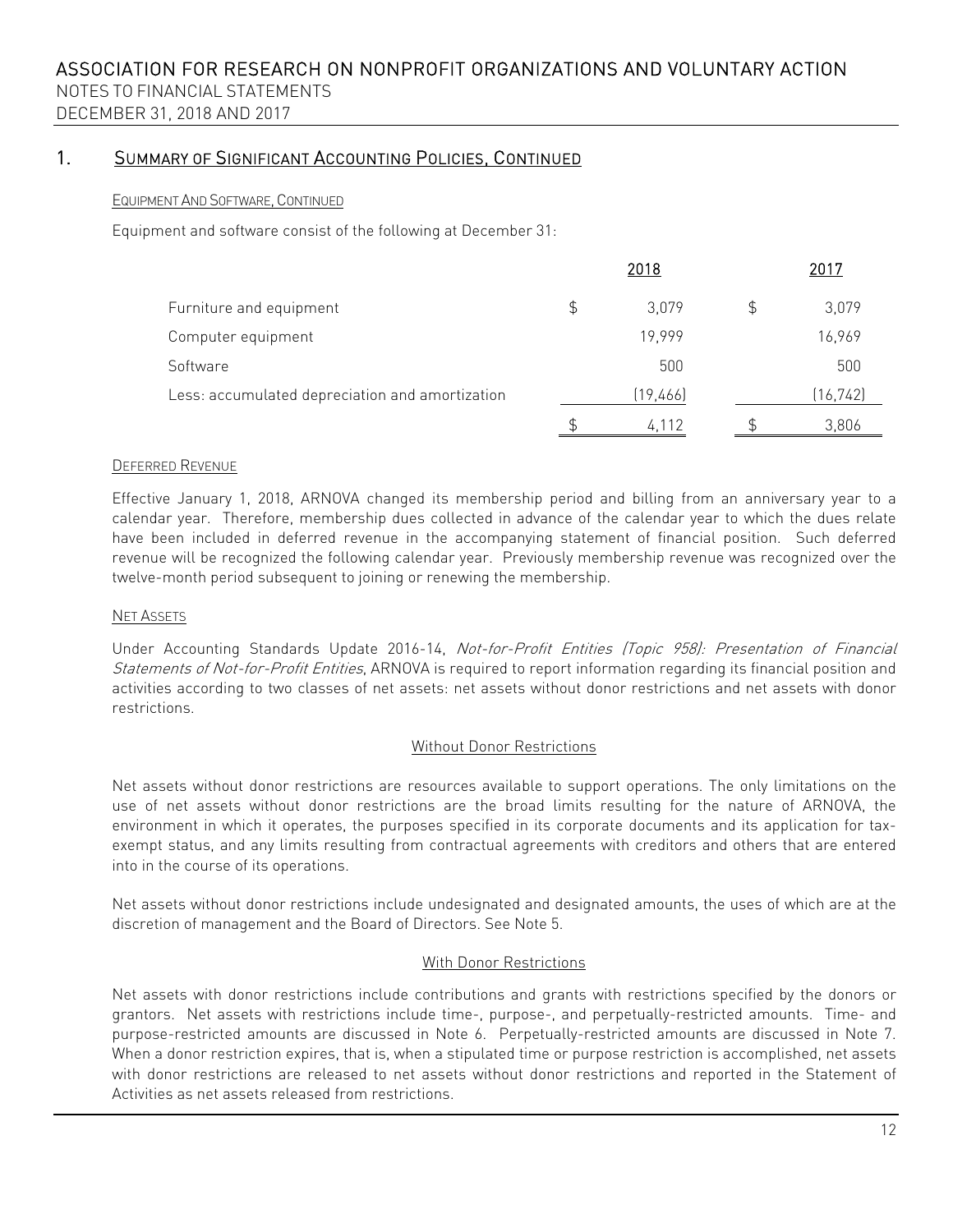## ASSOCIATION FOR RESEARCH ON NONPROFIT ORGANIZATIONS AND VOLUNTARY ACTION NOTES TO FINANCIAL STATEMENTS DECEMBER 31, 2018 AND 2017

## 1. SUMMARY OF SIGNIFICANT ACCOUNTING POLICIES, CONTINUED

#### With Donor Restrictions, Continued

Net assets with donor restrictions consisted of the following at December 31:

|                                          | 2018      |  |          |
|------------------------------------------|-----------|--|----------|
| Time and purpose restrictions (Note 6)   | 1.199.832 |  | 988.471  |
| Perpetual restrictions (Note 7)          | 19 175    |  | 19.175   |
| Total net assets with donor restrictions | 1.219.007 |  | ,007,646 |

#### SUPPORT AND REVENUE RECOGNITION

Grants, conference sponsorships, and contributions include unconditional promises to give and are recognized in the period the promise is made. Amounts that are not restricted by the donor are reported as an increase in net assets without donor restrictions. All other donor-restricted support or support where payment is expected in a future period is reported as an increase in net assets with donor restrictions. When the restriction expires, net assets with donor restrictions are reclassified to net assets without donor restrictions and reported as net assets released from restrictions.

Membership dues are recognized in the year to which they relate.

Conference revenue is recognized at the completion of the event. Royalty revenue is recognized when cash is received. All other revenue is reported when earned.

#### CONTRIBUTED SERVICES

Contributed services are recognized as contributions in the financial statements if those services (a) create or enhance nonfinancial assets or (b) require specialized skills, are performed by people with those skills, and would otherwise be purchased.

Professional editorial services related to the publication of ARNOVA's Nonprofit & Voluntary Sector Quarterly publication (the NVSQ) are provided by volunteers who contribute their time to ARNOVA. ARNOVA has valued and recorded these services which meet the criteria for recognition and are necessary for it to carry out its programs. For each of the years ended December 31, 2018 and 2017, the value of contributed services amount of \$263,700 is included in in-kind contributions and program expenses.

Expenses related to an international conference held by ARNOVA during 2017 were covered by an international university. ARNOVA has recorded these contributions which meet the criteria for recognition and are necessary for it to carry out its conference as in-kind. For the year ended December 31, 2017, the value of contributed services amount of \$32,990 is included in in-kind contributions and program expenses.

Many individuals volunteer their time to perform a variety of tasks that are essential to fulfilling the missions of ARNOVA; however, these services do not meet the criteria for recognition as contributed services. As such, the financial statements do not reflect the substantial value of services contributed by volunteers.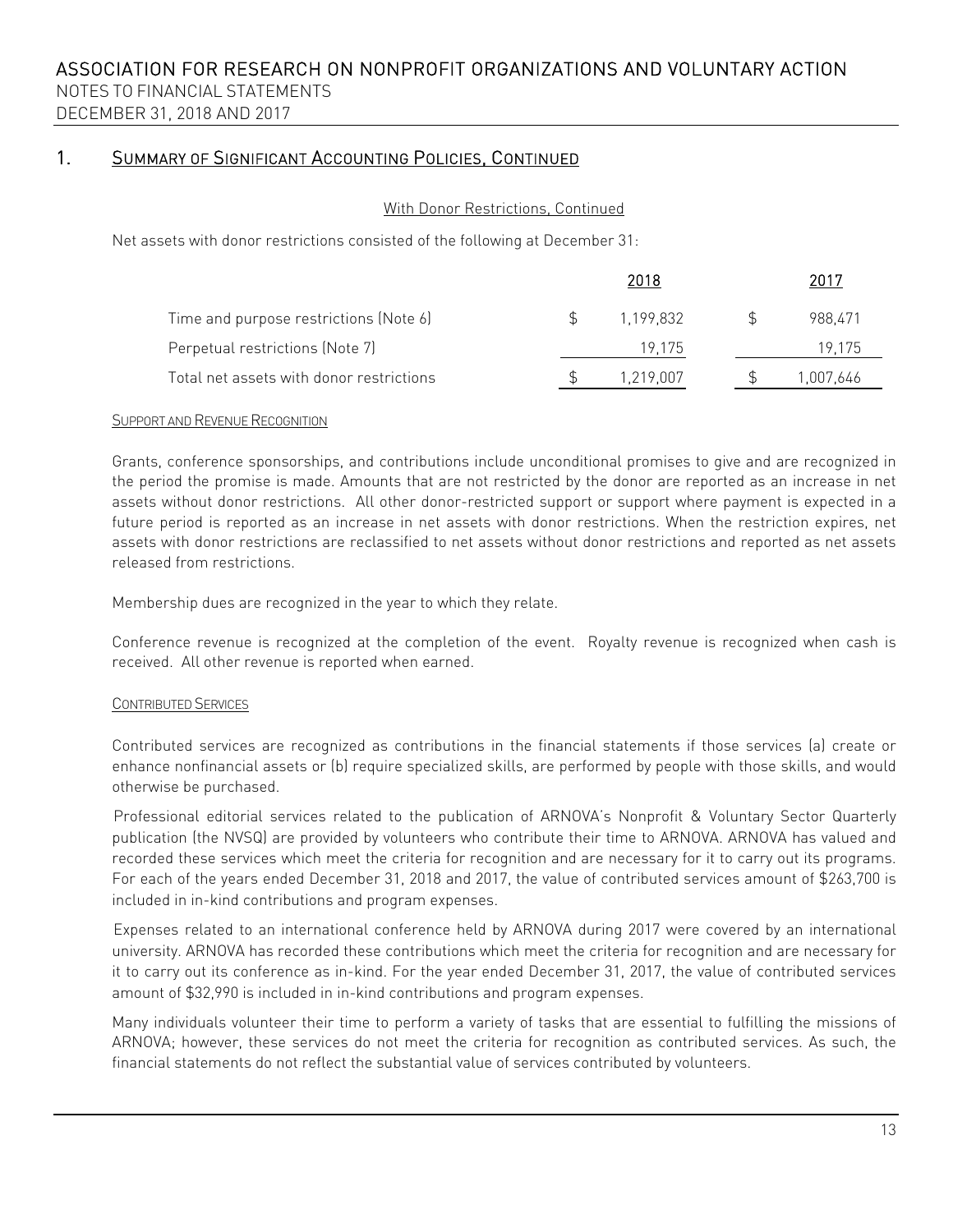## 1. SUMMARY OF SIGNIFICANT ACCOUNTING POLICIES, CONTINUED

#### CONTRIBUTED SERVICES, CONTINUED

Annually, ARNOVA conducts a survey to determine the amount of volunteer time. For the year ended December 31, 2018, contributed services not reflected in the financial statements are summarized below:

- 180 respondents indicated they had volunteered for ARNOVA during the period of January 1, 2018 through December 31, 2018. Hours reported by respondents totaled 5,334. Volunteer hours for NVSQ activities were analyzed separately resulting in an addition of 5,745 hours, for a grand total of 11,079 hours. This is the equivalent of 5 full-time equivalent positions.
- The volunteers in this study contributed \$5,580 in non-reimbursed out-of-pocket expenses and the equivalent of an estimated \$460,886 in hours volunteered, for a total of \$466,466.

For the year ended December 31, 2017, contributed services not reflected in the financial statements are summarized below:

- 173 respondents indicated they had volunteered for ARNOVA during the period of January 1, 2017 through December 31, 2017. Hours reported by respondents totaled 4,663. Volunteer hours for NVSQ activities were analyzed separately resulting in an addition of 5,669 hours, for a grand total of 10,332 hours. This is the equivalent of 5 full-time equivalent positions.
- The volunteers in this study contributed \$4,261 in non-reimbursed out-of-pocket expenses and the equivalent of an estimated \$447,272 in hours volunteered, for a total of \$451,533.

#### FUNCTIONAL ALLOCATION OF EXPENSES

The costs of providing the programs and services of ARNOVA have been summarized on a functional basis in the statement of activities. Accordingly, certain costs have been allocated among the programs and supporting services benefited.

Directly identifiable expenses are charged to the specific programs or supporting services identified. Salaries and benefits that are related to more than one function are charged to programs and supporting services on the basis of periodic time studies. Management and general expenses include those expenses that are not directly identifiable with any other specific functions but provide for the overall support and direction of ARNOVA.

#### TAX STATUS

ARNOVA is exempt from income tax under Section 501(c)(3) of the U.S. Internal Revenue Code. Accordingly, no provision is made for federal or state income taxes or income tax effects. ARNOVA is not considered a private foundation as defined in Section 509(a) of the Internal Revenue Code.

#### SUBSEQUENT EVENTS

Subsequent events have been evaluated by management through March 29, 2019, which is the date the financial statements were available to be issued.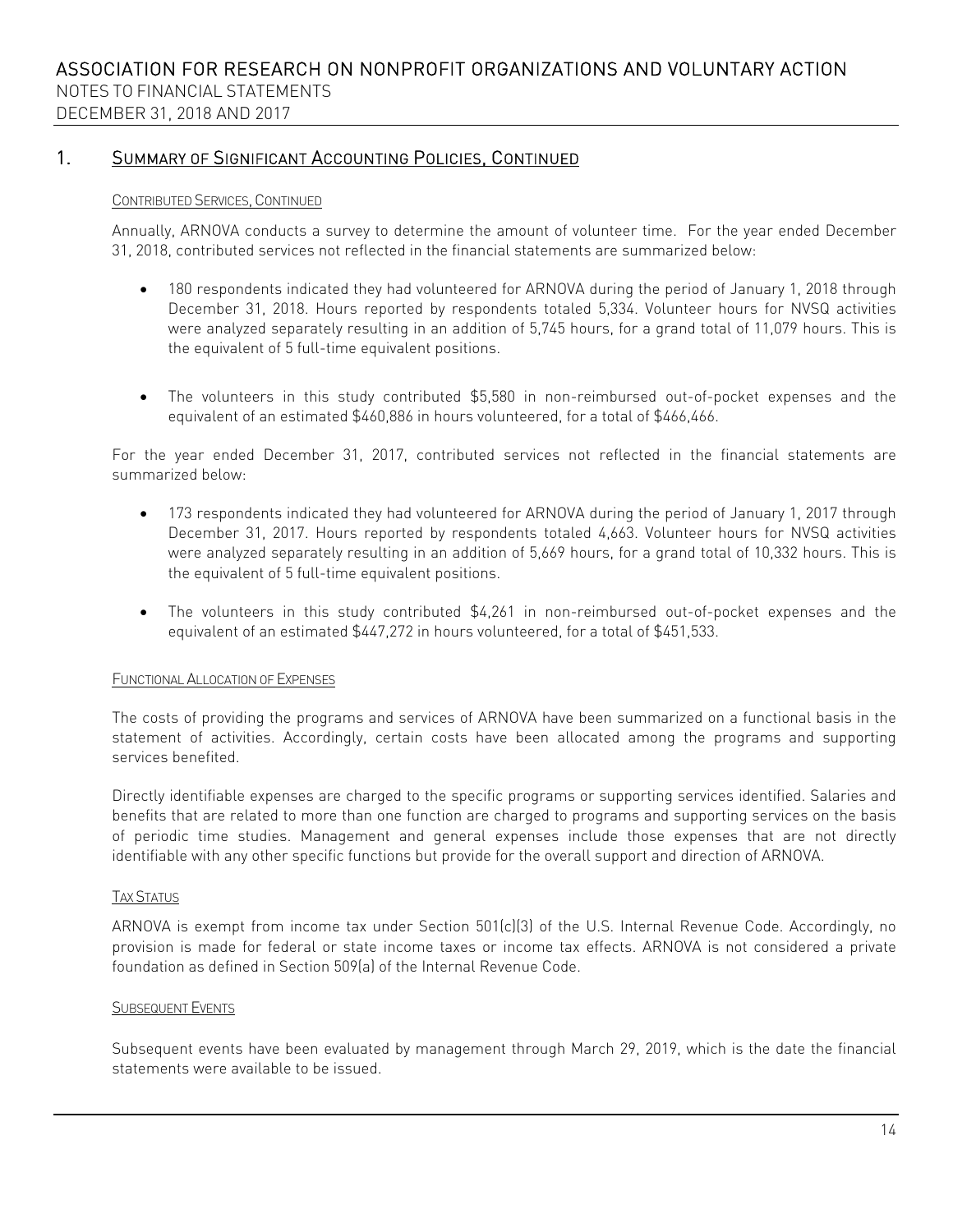## 1. SUMMARY OF SIGNIFICANT ACCOUNTING POLICIES, CONTINUED

#### NEW ACCOUNTING PRONOUNCEMENT

ARNOVA has adopted ASU 2016-14, Not-for-Profit Entities (Topic 958) - Presentation of Financial Statements of Not-for-Profit Entities, as of and for the year ended December 31, 2018. The update addressed the complexity and understandability of net asset classification by reducing the three categories of unrestricted, temporarily restricted and permanently restricted to two, net assets with and without donor restrictions. The update requires all not-forprofit entities to present the statement of functional expenses as a part of the basic financial statements or in the footnotes. In addition, the update requires a new disclosure regarding the availability of resources and liquidity. ARNOVA has adjusted the presentation of these statements accordingly. The update has been applied retrospectively to all periods presented, but had no impact on total net assets as of December 31, 2017.

### 2. AVAILABLE RESOURCES AND LIQUIDITY

ARNOVA strives to maintain sufficient operating cash to cover annual expenditures. Due to the irregular nature of cash flow as a result of operations, cash reserves can vary significantly throughout the year. Financial assets in excess of annual requirements are invested in mutual funds and other liquid assets.

The following table reflects ARNOVA's financial assets as of December 31, 2018, reduced by amounts that are not available to meet general expenditures within one year of the Statement of Financial position date because of contractual restrictions or internal board designations. In the event the need arises to utilize the boarddesignated funds for liquidity proposes, the reserves could be drawn upon through the approval of the Board of Directors and membership.

Amounts not available to meet general expenditures within one year also include cash held by others, net assets with donor restrictions and accounts receivable not expected to be collected with the next year.

|                                                                                           | 2018          |
|-------------------------------------------------------------------------------------------|---------------|
| Financial assets at year-end:                                                             |               |
| Cash                                                                                      | \$<br>434,566 |
| Investments                                                                               | 847,593       |
| Accounts and grants receivable                                                            | 1,006,407     |
| Total financial assets                                                                    | 2,288,566     |
| Less amounts not available to be used within one year:                                    |               |
| Cash held by others                                                                       | [21, 119]     |
| Accounts receivable to collected in more than one year                                    | (87,500)      |
| Board designated net assets                                                               | (289, 838)    |
| Net assets with donor restrictions                                                        | (1, 219, 007) |
| Financial assets not available to be used with one year                                   | (1,617,464)   |
| Financial assets available to meet cash needs for general<br>expenditures within one year | 671,102       |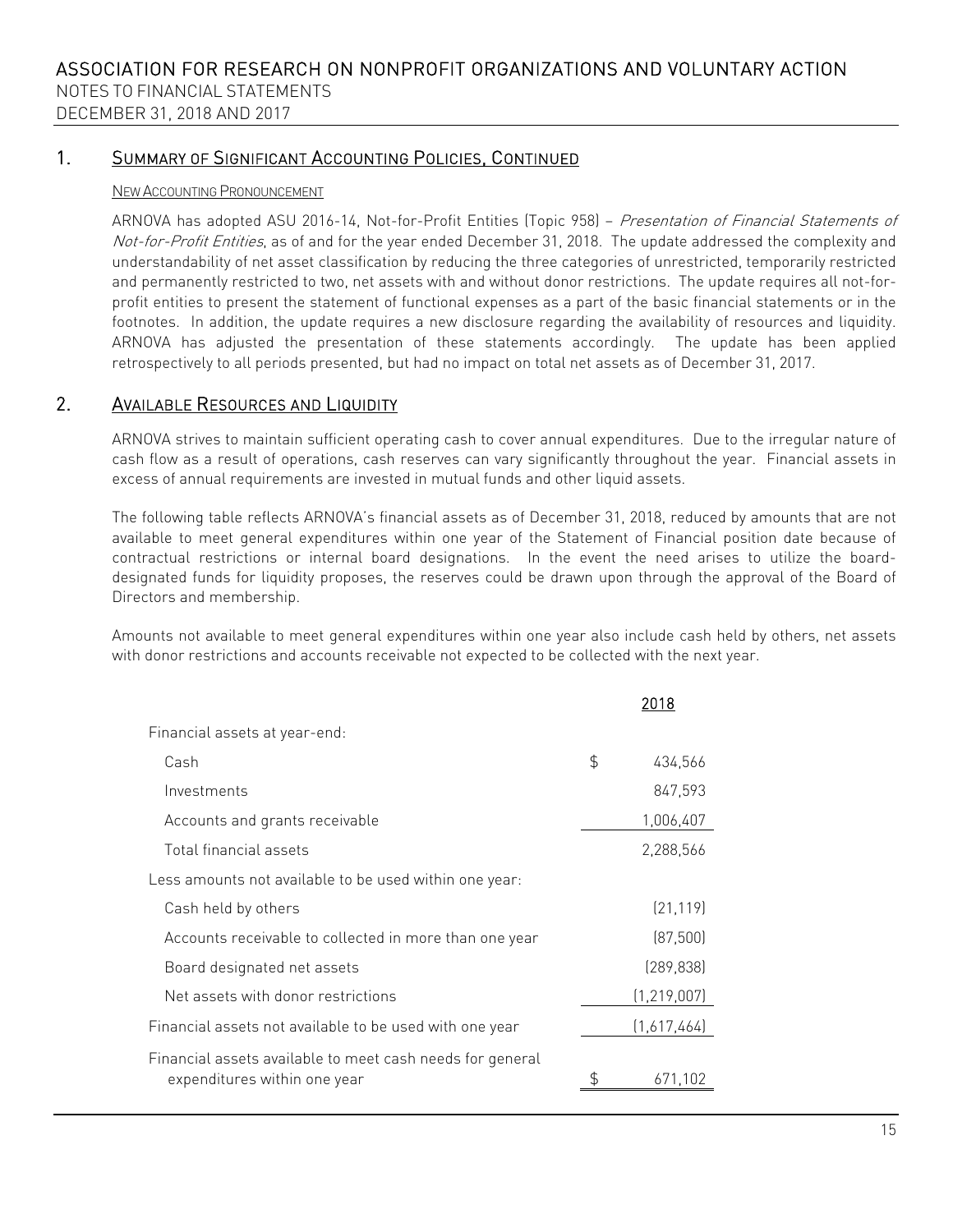DECEMBER 31, 2018 AND 2017

## 3. FAIR VALUE MEASUREMENTS

The Accounting Standards for Fair Value Measurements defines fair value as the price that would be received for an asset or paid to transfer a liability (exit price) in an orderly transaction between market participants at the measurement date. These standards also establish a three-level fair value hierarchy for disclosure that prioritizes valuations based on whether the significant inputs used to estimate fair value are observable, giving highest priority to unadjusted quoted prices in active markets for identical assets or liabilities (level 1 measurements) and lowest priority to valuations primarily based on unobservable inputs (level 3 measurements).

Level 1 inputs are quoted prices (unadjusted) in active markets for identical assets or liabilities that the reporting entity has the ability to access at the measurement date. Level 2 inputs are inputs other than quoted prices included within Level 1 that are observable for the asset or liability, either directly or indirectly. Level 3 inputs are unobservable inputs for the asset or liability.

Fair values measured on a recurring basis at December 31:

|                   |            |                                      | Quoted Prices in<br><b>Active Markets</b> | Significant<br>Other              | Significant                                |
|-------------------|------------|--------------------------------------|-------------------------------------------|-----------------------------------|--------------------------------------------|
|                   | Fair Value | for Identical<br>Assets<br>(Level 1) |                                           | Observable<br>Inputs<br>[Level 2] | Unobservable<br>Inputs<br><u>(Level 3)</u> |
| 2018 Mutual funds | 847,593    |                                      | 847,593                                   | $\overline{\phantom{a}}$          |                                            |
| 2017 Mutual funds | 912,090    |                                      | 912,090                                   | $\overline{\phantom{a}}$          |                                            |

Fair values for investments are determined by reference to quoted market prices and other relevant information generated by market transactions. The method for determining fair value has not changed from the prior year.

## 4. INVESTMENT ACTIVITY

The following schedule summarizes the investment return for each period ended December 31 as follows:

|                                     |   | 2018      | 2017 |         |  |
|-------------------------------------|---|-----------|------|---------|--|
| Interest and dividend income        | S | 18,934    | \$   | 29,464  |  |
| Unrealized and realized gain (loss) |   | [82, 884] |      | 97,913  |  |
| Investment fees                     |   | (110)     |      |         |  |
|                                     |   | (64,060)  |      | 127.377 |  |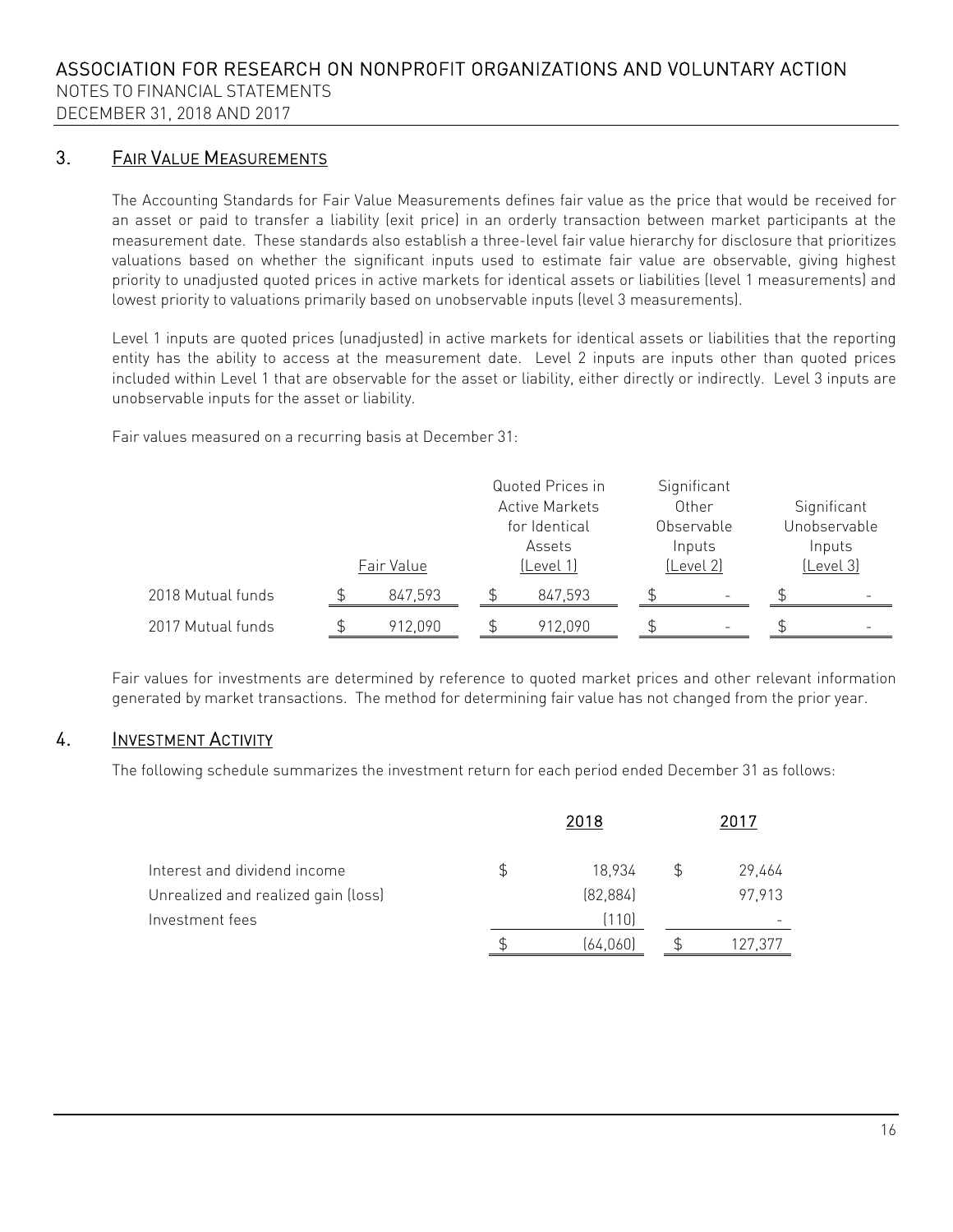DECEMBER 31, 2018 AND 2017

## 5. NET ASSETS WITHOUT DONOR RESTRICTIONS - BOARD DESIGNATED

The following schedule summarizes the board-imposed purposes related to board designated net assets as of December 31:

|                      | 2018          | 2017          |
|----------------------|---------------|---------------|
| General operating    | \$            | \$<br>50,000  |
| Cash flow volatility | 200,000       | 200,000       |
| Grant advance        | 25,000        | 25,000        |
| Scholarships         | 42,992        | 42,992        |
| Section funds        | 21,846        | 22,452        |
|                      | \$<br>289,838 | \$<br>340,444 |

## 6. NET ASSETS WITH DONOR RESTRICTIONS - TIME AND PURPOSE

Net asset activity is depicted below along with the balance of net assets with donor restrictions that are available to be expended for the following donor-imposed purposes or periods. Net assets were released from restrictions by incurring expenses satisfying the restricted purposes or by the occurrence of other events specified by the donors. Net asset activity for each year are as follows:

| December 31, 2018                                                  | Beginning<br>Balance |               | New<br>Restrictions      | Released from<br>Restrictions |           |               | Ending<br>Balance |  |
|--------------------------------------------------------------------|----------------------|---------------|--------------------------|-------------------------------|-----------|---------------|-------------------|--|
| Future periods<br>(general operations) \$                          | 265,479              | $\frac{4}{3}$ | $\overline{\phantom{a}}$ | \$                            | 107,162   | $\frac{4}{5}$ | 158,317           |  |
| Collaborative<br>research on civil<br>society in the Arab<br>world | 125,000              |               |                          |                               | 10,000    |               | 115,000           |  |
| Building partnership<br>in West Africa                             | 586,846              |               | 873,000                  |                               | 542,977   |               | 916,869           |  |
| Publications                                                       | 2,000                |               | 288,700                  |                               | 290,200   |               | 500               |  |
| Scholarships                                                       | 9,146                |               |                          |                               |           |               | 9,146             |  |
| Conference                                                         |                      |               | 123,800                  |                               | 123,800   |               |                   |  |
|                                                                    | 988,471              | \$            | 1,285,500                |                               | 1,074,139 |               | 1,199,832         |  |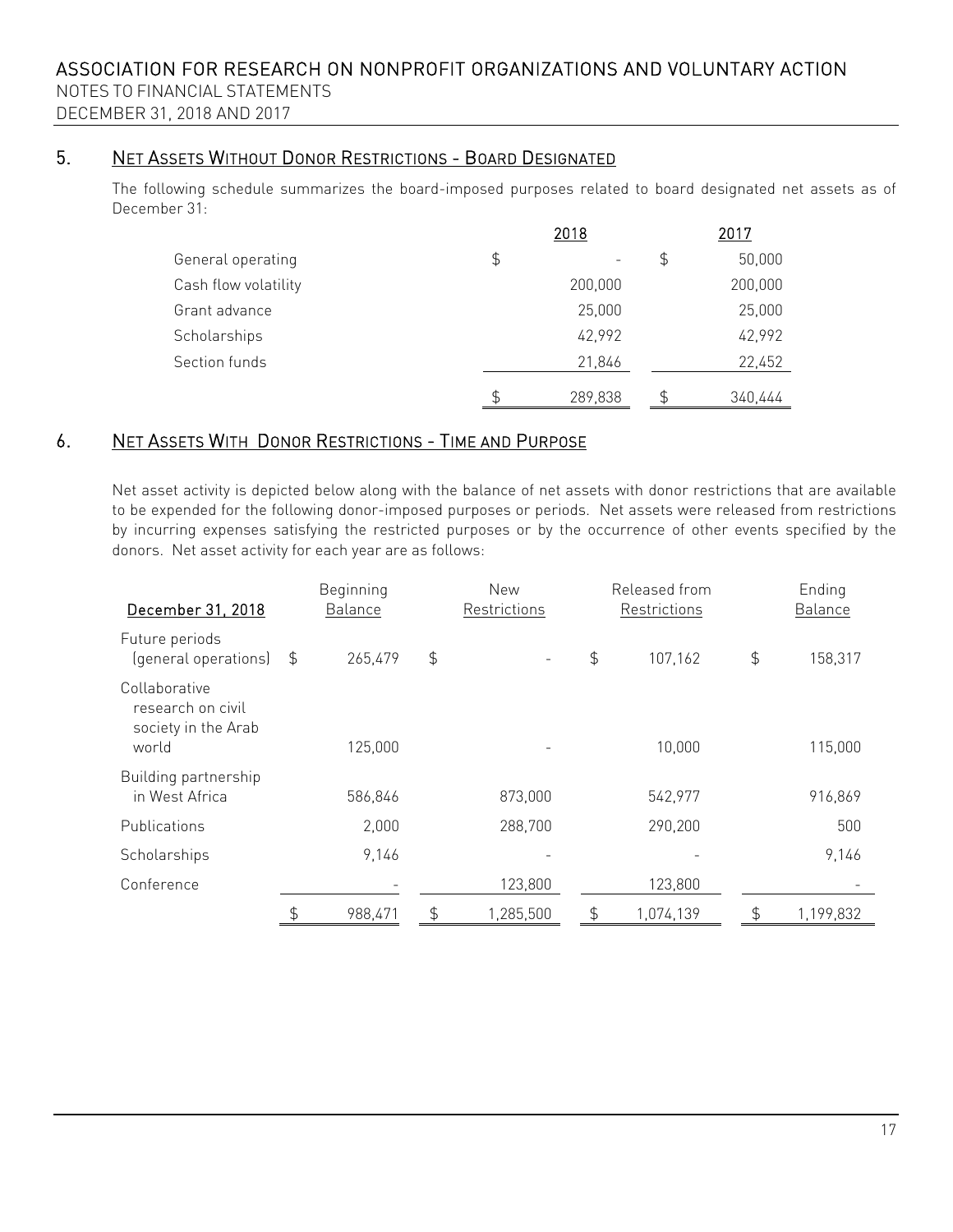## 6. NET ASSETS WITH DONOR RESTRICTIONS - TIME AND PURPOSE

| December 31, 2017                                                  |                | Beginning<br>Balance | <b>New</b><br>Restrictions | Released from<br>Restrictions |         |               | Ending<br>Balance |
|--------------------------------------------------------------------|----------------|----------------------|----------------------------|-------------------------------|---------|---------------|-------------------|
| Future periods<br>(general operations)                             | $\mathfrak{F}$ | 105,753              | \$<br>290,000              | $\frac{4}{5}$                 | 130,274 | $\frac{4}{5}$ | 265,479           |
| Collaborative<br>research on civil<br>society in the Arab<br>world |                |                      | 125,000                    |                               |         |               | 125,000           |
| Building partnership<br>in West Africa                             |                | 287,766              | 395,000                    |                               | 95,920  |               | 586,846           |
| Publications                                                       |                | 2,000                | 306,690                    |                               | 306,690 |               | 2,000             |
| Scholarships                                                       |                | 9,146                |                            |                               |         |               | 9,146             |
| Conference                                                         |                |                      | 136,584                    |                               | 136,584 |               |                   |
|                                                                    | \$             | 404,665              | \$<br>1,253,274            | \$                            | 669,468 | \$            | 988,471           |

## 7. NET ASSETS WITH DONOR RESTRICTIONS - PERPETUAL ENDOWMENT

ARNOVA's endowment consists solely of one donor restricted fund that was established to support scholarships. As required by generally accepted accounting principles, net assets associated with the endowment fund are classified and reported based on the existence or absence of donor-imposed restrictions.

#### INTERPRETATION OF RELEVANT LAW

Management has interpreted the Uniform Prudent Management Institutional Funds Act ("UPMIFA") as requiring the preservation of the fair value of the original gift as of the gift date of the donor-restricted endowment funds absent explicit donor stipulations to the contrary. As a result the interpretation, ARNOVA classifies as net assets with donor restrictions of a perpetual nature (a) the original value of the gifts donated to the perpetual endowment, (b) the original value of subsequent gifts to the perpetual endowment, and (c) accumulation to the perpetual endowment made in accordance with the direction of the applicable donor gift instrument at the time the accumulations are added to the fund.

The remaining portion of the perpetual endowment fund that is not classified in perpetually-restricted net assets is classified as time- and purpose-restricted net assets until those amounts are appropriated for expenditure by ARNOVA in a manner consistent with the standard of prudence prescribed by UPMIFA. In accordance with UPMIFA, ARNOVA considers the following factors in making a determination to appropriate or accumulate perpetual endowment funds: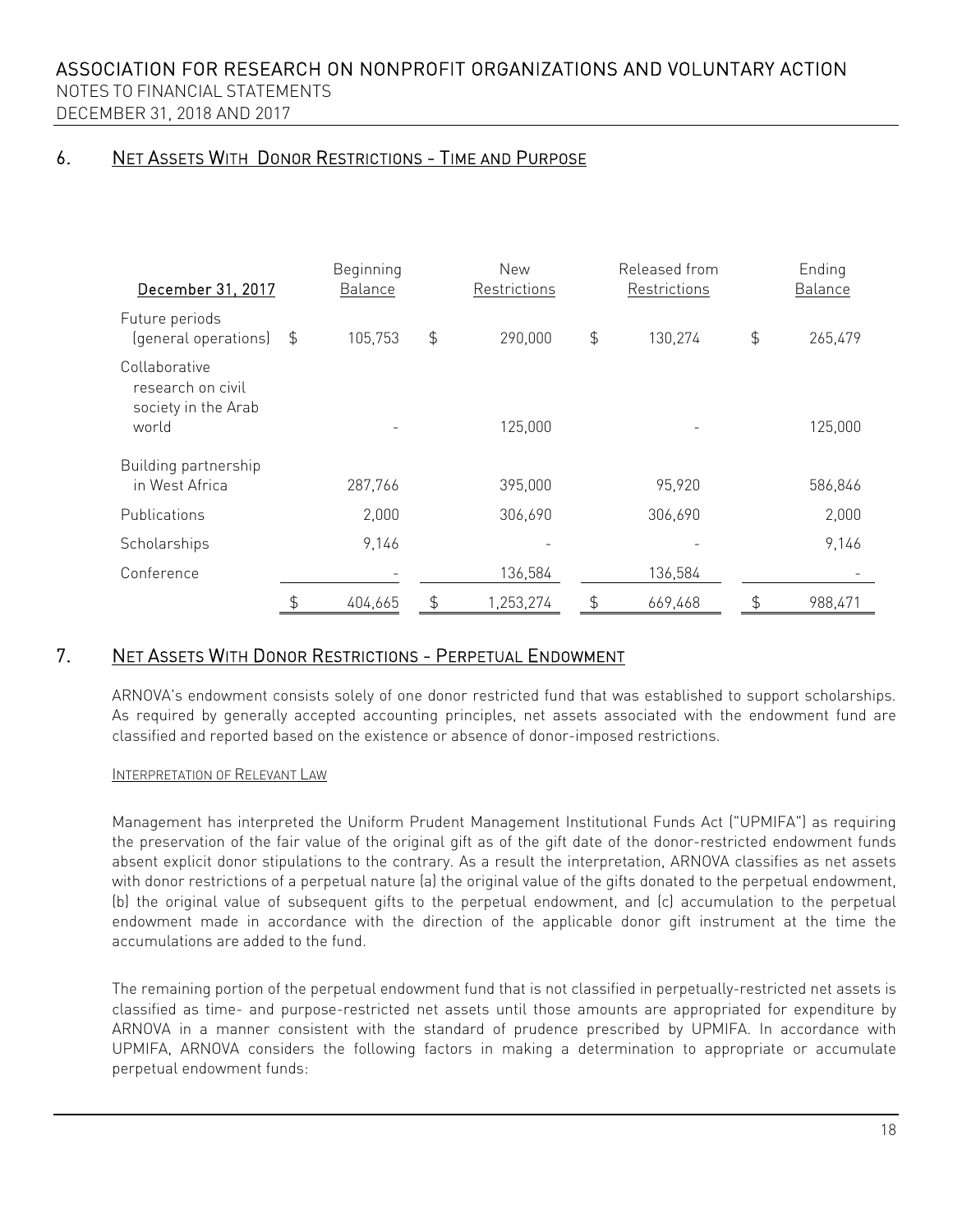## 7. NET ASSETS WITH DONOR RESTRICTIONS - PERPETUAL ENDOWMENT, CONTINUED

- (1) The duration and preservation of the fund
- (2) The purpose of ARNOVA and the perpetual endowment fund
- (3) General economic conditions
- (4) The possible effect of inflation and deflation
- (5) The expected total return from income and the appreciation of investments
- (6) Other resources of ARNOVA
- (7) The investment policies of ARNOVA

#### FUNDS WITH DEFICIENCIES

From time to time, the fair value of assets associated with the individual perpetual endowment funds may fall below the level that the donor requires ARNOVA to retain as a fund of perpetual duration. There are no deficiencies of this nature at December 31, 2018 and 2017.

#### RETURN OBJECTIVES AND RISK PARAMETERS

ARNOVA has adopted investment and spending policies for investments functioning as perpetual endowment that attempts to provide a predictable stream of funding to the program supported by its perpetual endowment while seeking to maintain the fair value of the perpetual endowment assets. Under this policy, as approved by the Board of Directors, the endowed investments are invested in a manner that is intended to produce a total return which protects the purchasing power of the endowed investments and which allows spending consistent with the terms of the donor's restriction of the perpetual endowment.

ARNOVA expects its perpetual endowment investments, over time, to provide an average rate of return of at least 1% annually. Actual returns in any given year may vary from this amount.

#### STRATEGIES EMPLOYED FOR ACHIEVING OBJECTIVES

ARNOVA's primary investment objective is to provide preservation of capital. ARNOVA relies on a total return strategy in which investment returns are achieved primarily through current yield (interest and dividends). ARNOVA's policy is to invest in mutual funds, exchange traded funds, and certificates of deposit to achieve its longterm return objectives within prudent risk constraints.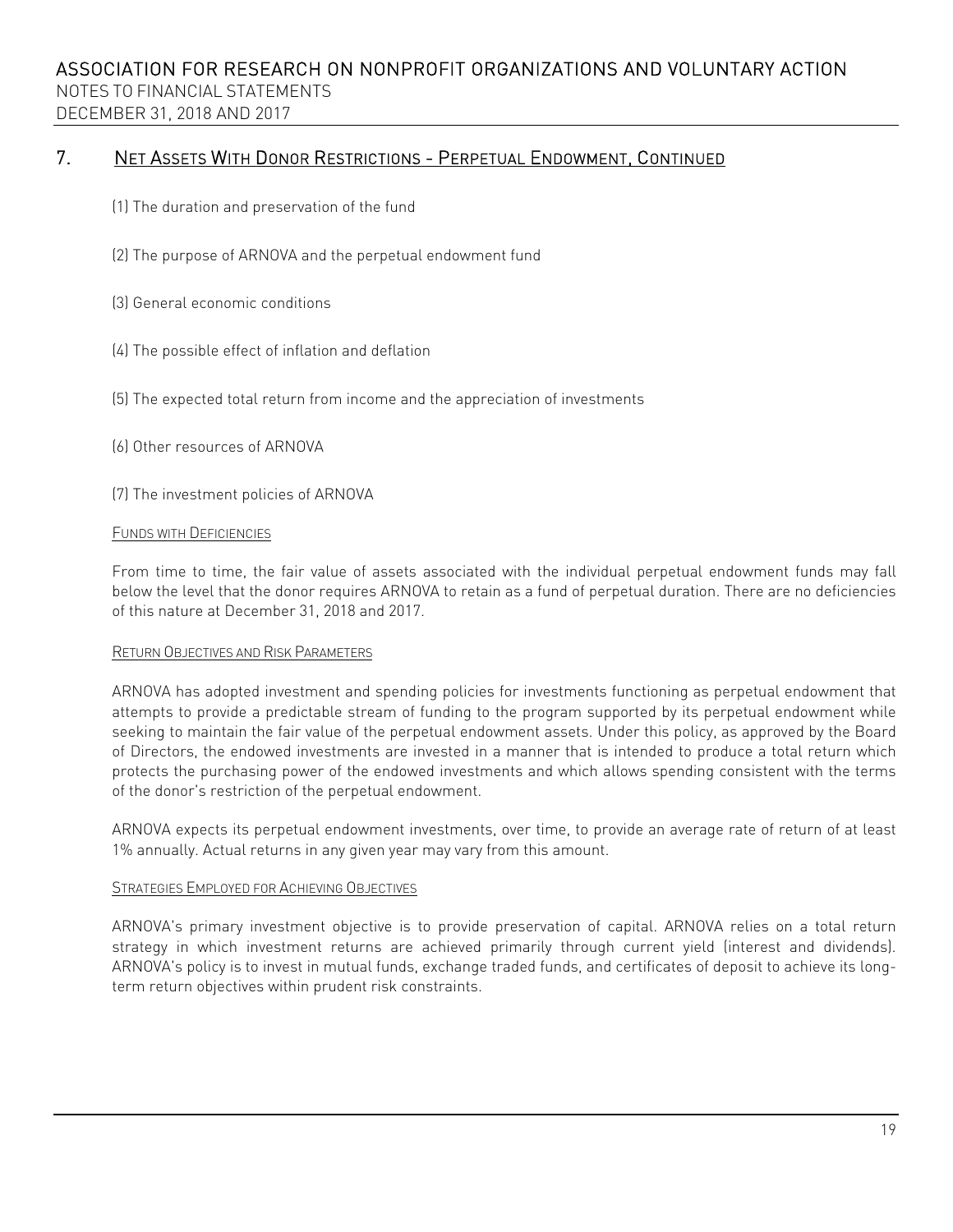## 7. NET ASSETS WITH DONOR RESTRICTIONS - PERPETUAL ENDOWMENT, CONTINUED

#### SPENDING POLICY

ARNOVA has a policy for its perpetual endowment fund of appropriating for distribution each fiscal period all earnings from the perpetual endowment investments up to \$1,000. The composition and change in perpetual endowment net assets for each year are as follows:

|                               |       |                                |        | <b>Total</b>              |        |  |
|-------------------------------|-------|--------------------------------|--------|---------------------------|--------|--|
| $\frac{1}{2}$                 | 1,274 | $\textcircled{\scriptsize{5}}$ | 19,175 | $\frac{4}{5}$             | 20,449 |  |
|                               |       |                                |        |                           |        |  |
| $\frac{4}{5}$                 | 1,274 | $\mathfrak{L}$                 | 19,175 | $\oint$                   | 20,449 |  |
| Purpose-<br><b>Restricted</b> |       | Perpetually<br>Restricted      |        | Total                     |        |  |
| \$                            | 1,274 | $\textcircled{\scriptsize{5}}$ | 19,175 | \$                        | 20,449 |  |
|                               |       |                                |        |                           |        |  |
|                               |       |                                |        |                           | 20,449 |  |
|                               |       | Purpose -<br>Restricted        | 1,274  | Perpetually<br>Restricted |        |  |

## 8. CONCENTRATIONS

For the year ended December 31, 2018, ARNOVA had one significant grant that totaled approximately 46% of total revenue and support. For the year ended December 31, 2017, ARNOVA had two significant grants that were 30% of total revenue and support.